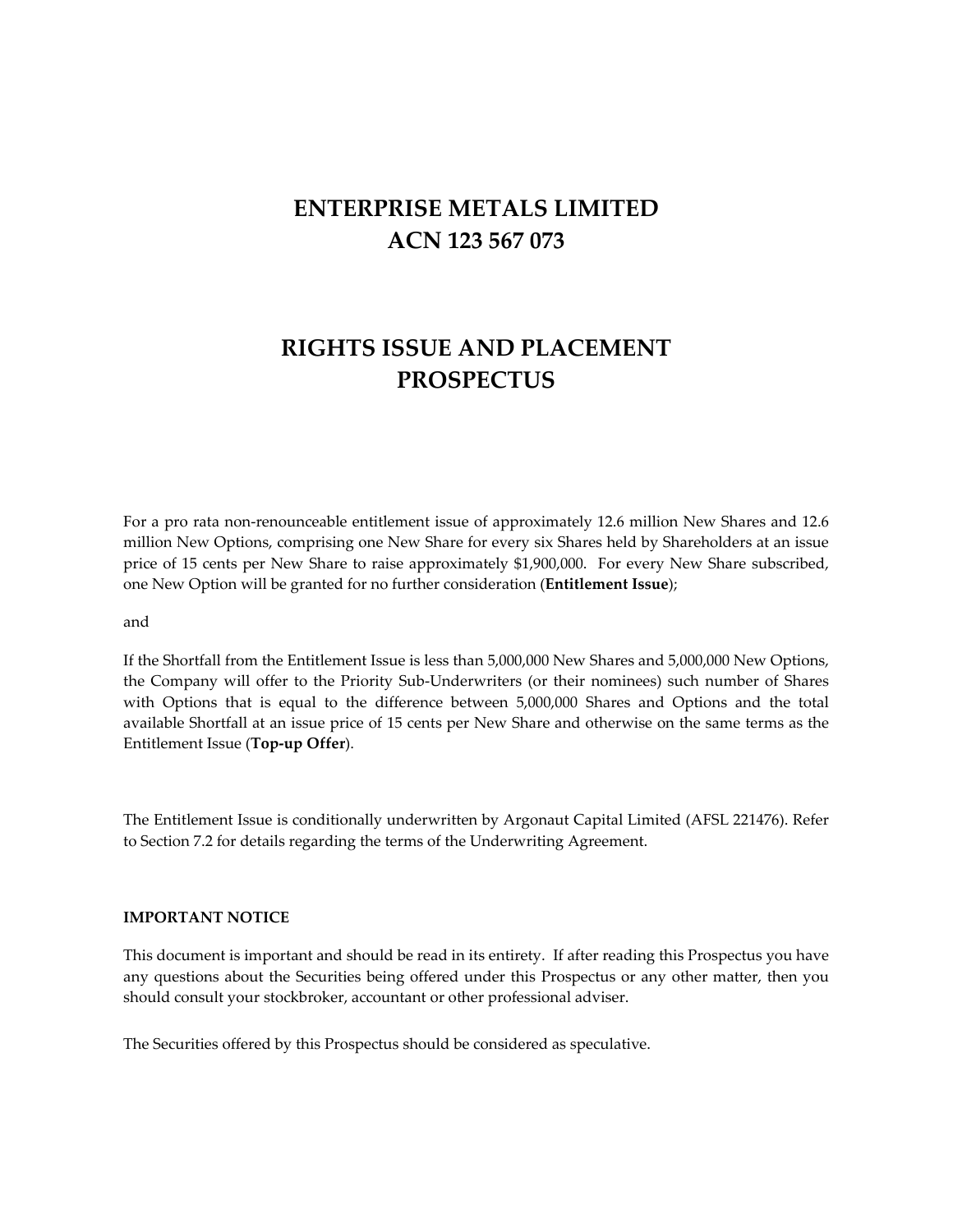# TABLE OF CONTENTS

| 1.             | SUMMARY OF IMPORTANT DATES AND IMPORTANT NOTES |
|----------------|------------------------------------------------|
| 2.             |                                                |
| 3.             |                                                |
| 4.             |                                                |
| 5 <sub>1</sub> |                                                |
| 6.             |                                                |
| 7.             |                                                |
| 8.             |                                                |
| 9.             |                                                |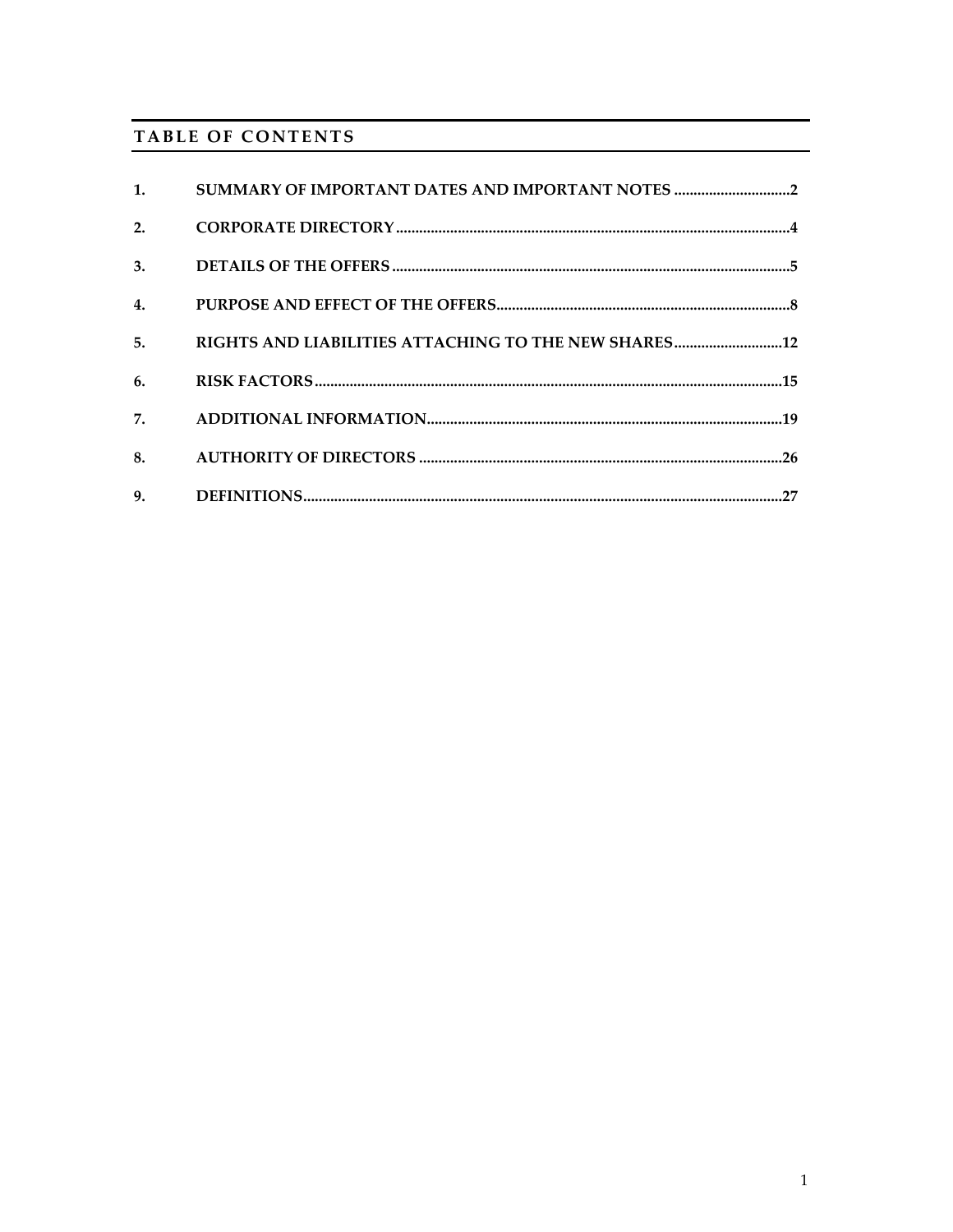## **1. SUMMARY OF IMPORTANT DATES AND IMPORTANT NOTES**

#### **ENTITLEMENT ISSUE TIMETABLE AND IMPORTANT DATES\***

| Lodgement of Prospectus with the ASIC                                            | 16 June 2009 |
|----------------------------------------------------------------------------------|--------------|
| Ex Date                                                                          | 22 June 2009 |
| Record Date for determining Shareholder entitlements                             | 26 June 2009 |
| Prospectus despatched to Shareholders                                            | 29 June 2009 |
| Entitlement Issue Closing Date                                                   | 13 July 2009 |
| Securities quoted on a deferred settlement basis                                 | 14 July 2009 |
| Despatch date/Shares and Options entered into Shareholders' security<br>holdings | 21 July 2009 |

\*These dates are determined based upon the current expectations of the Directors and the Underwriter and may be changed.

#### **IMPORTANT NOTES**

Shareholders should read this document in its entirety and, if in doubt, should consult their professional advisors.

This Prospectus is dated 16 June 2009 and a copy of this Prospectus was lodged with the ASIC on that date. The ASIC and ASX take no responsibility for the content of this Prospectus.

The expiry date of the Prospectus is 15 July 2010 (**Expiry Date**). No Shares or Options will be allotted or issued on the basis of this Prospectus after the Expiry Date.

Applications for Shares and Options offered pursuant to this Prospectus can only be submitted on an original Entitlement and Acceptance Form which accompanies this Prospectus.

This Prospectus does not constitute an offer in any place in which, or to any person to whom, it would not be lawful to make such an offer.

The distribution of this Prospectus in jurisdictions outside Australia may be restricted by law and persons who come into possession of this Prospectus should seek advice on and observe any of these restrictions. Failure to comply with these restrictions may violate securities laws. Applicants who are resident in countries other than Australia should consult their professional advisers as to whether any governmental or other consents are required or whether any other formalities need to be considered and followed.

No person is authorised to give information or to make any representation in connection with this Prospectus which is not contained in the Prospectus. Any information or representation not so contained may not be relied on as having been authorised by the Company in connection with this Prospectus.

In making representations in this Prospectus regard has been had to the fact that the Company is a disclosing entity for the purposes of the Corporations Act and certain matters may reasonably be expected to be known to investors and professional advisers whom potential investors may consult.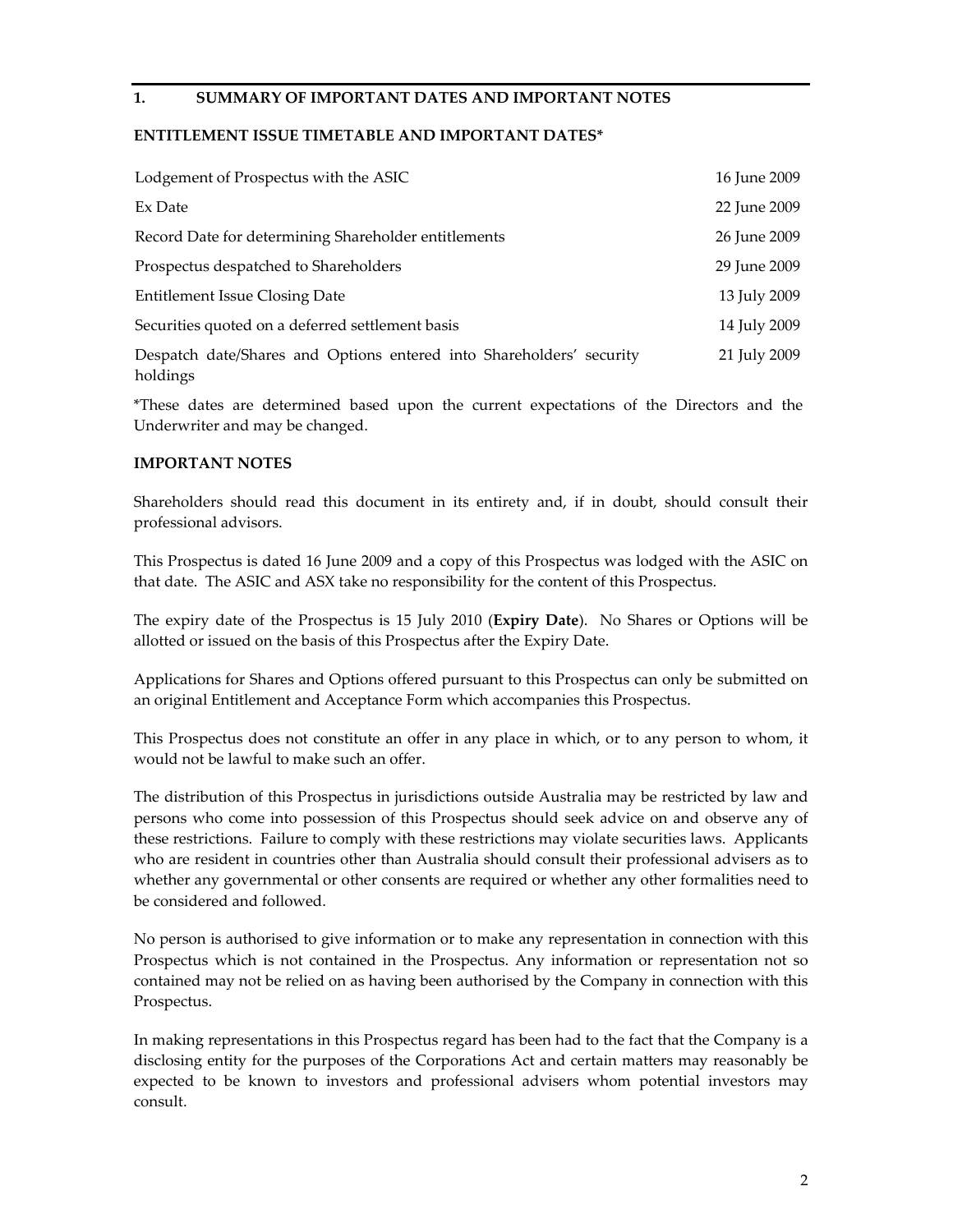This Prospectus is important and should be read in its entirety prior to making an investment decision. If you do not fully understand this Prospectus or are in any doubt as to how to deal with it, you should consult your professional adviser.

In particular, it is important that you consider the risk factors (see section 6 of this Prospectus) that could affect the performance of the Company before making an investment decision.

Some words and expressions used in this Prospectus have defined meanings which are explained in section 9.

## **ELECTRONIC PROSPECTUS**

Any person accessing the electronic version of this Prospectus for the purpose of making an investment in the Company must be an Australian resident and must only access the Prospectus from within Australia.

The Corporations Act prohibits any person passing onto another person an Entitlement and Acceptance Form unless it is attached to a hard copy of this Prospectus or it accompanies the complete and unaltered version of this Prospectus. Any person may obtain a hard copy of this Prospectus free of charge by contacting the Company.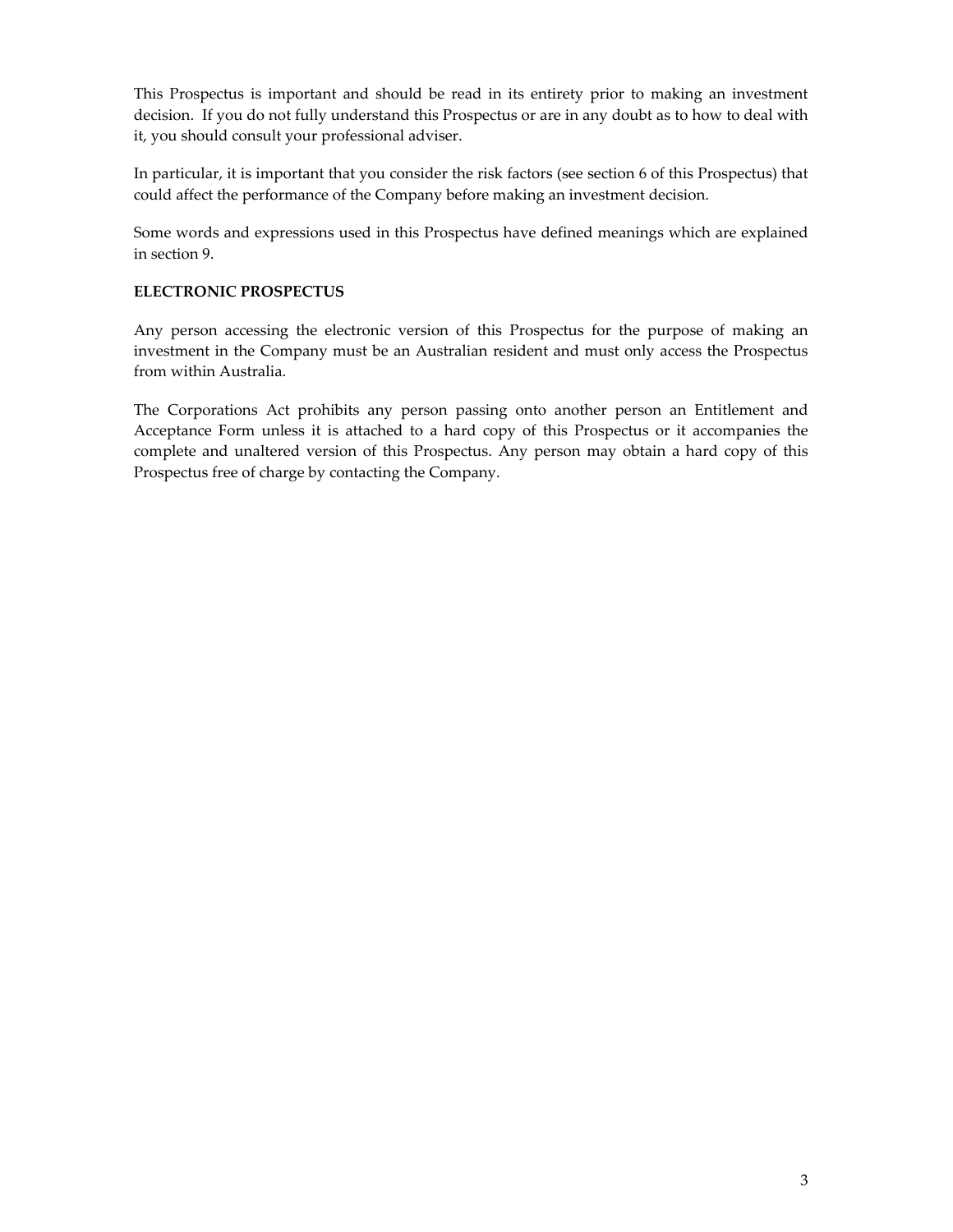## **2. CORPORATE DIRECTORY**

#### **Directors**

Paul Larsen – Chairman Dermot Ryan – Managing Director Bruce Hawley – Executive Director

#### **Company Secretary**

Jay Stephenson

#### **Registered Office**

Level 3 / 640 Murray Street WEST PERTH WA 6005

Telephone: +61 8 9436 9200 Facsimile: +61 8 9436 9299

#### **Lawyers**

Pullinger Readhead Lucas Level 2 / 50 Kings Park Road WEST PERTH WA 6005

| Telephone: | +61 8 9325 4999 |
|------------|-----------------|
| Facsimile: | +61 8 9325 4900 |

#### **Underwriter**

Argonaut Capital Limited AFSL 221476 Level 30, Allendale Square 77 St Georges Terrace PERTH WA 6000

#### **Share Registry\***

Computershare Registry Services Level 2, 45 St Georges Terrace PERTH WA 6000

| Telephone: | 1300 557 010   |
|------------|----------------|
| Facsimile: | $+61893232033$ |

#### **Auditor\***

Grant Thornton Level 1, 10 Kings Park Road WEST PERTH WA 6005

Telephone: +61 8 9480 2000 Facsimile: +61 8 9322 7787

\* These parties have been included for information purposes only. They have not been involved in the preparation of this Prospectus.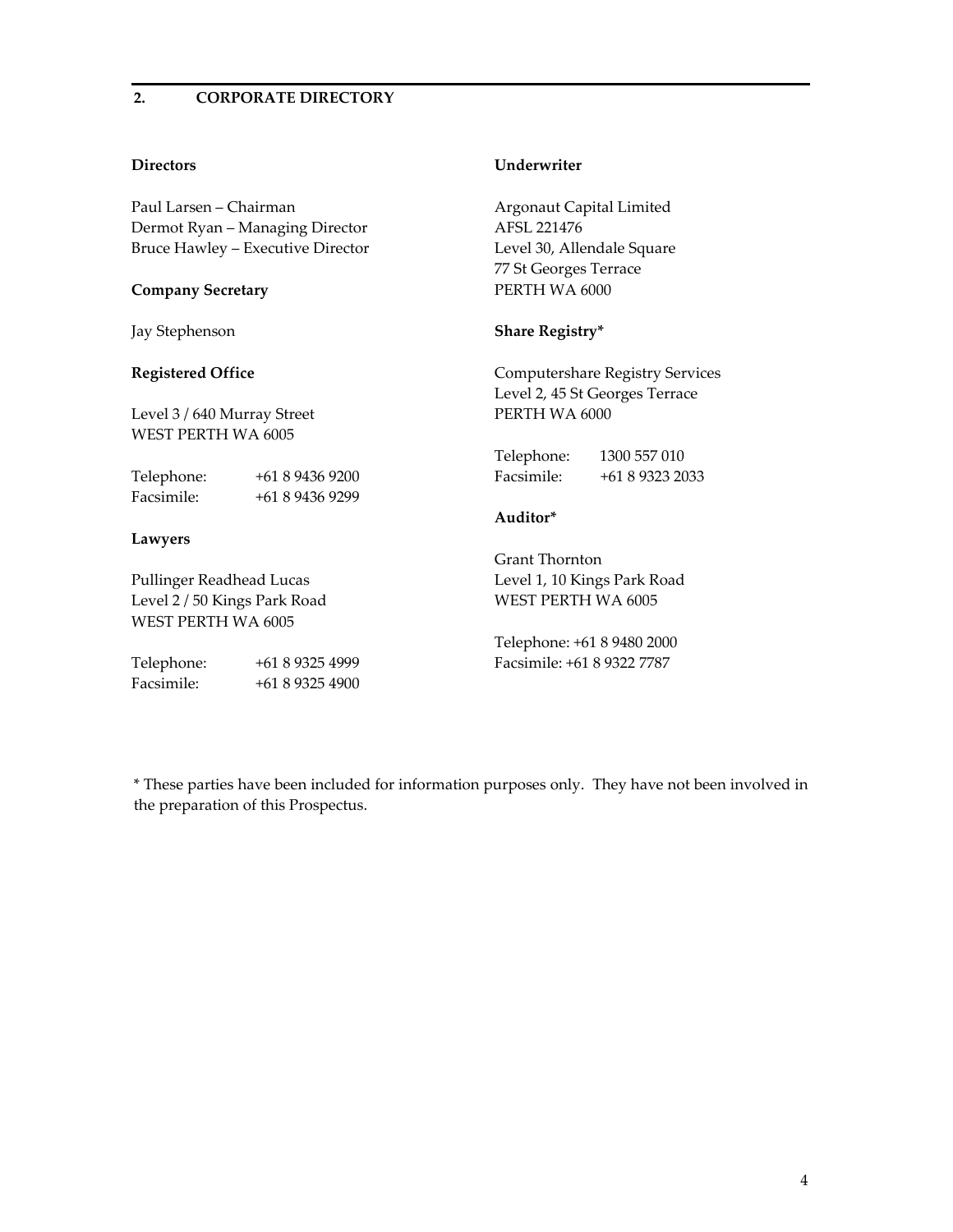## **3. DETAILS OF THE OFFERS**

The Company is making two separate offers pursuant to this Prospectus. The purpose of the Offers and the use of the funds raised pursuant to the Offers are set out in Section 4 of this Prospectus.

### *Entitlement Issue*

Under the Entitlement Issue, the Company offers for subscription approximately 12.6 million New Shares pursuant to a pro‐rata non‐renounceable entitlement issue to Shareholders of one New Share for every six Shares held on the Record Date at an issue price of 15 cents per New Share. Fractional entitlements will be rounded up to the nearest whole number. For every New Share subscribed, one New Option will be granted for no further consideration. The New Options will be quoted on ASX and be exercisable at 25 cents on or before 20 June 2012. Full terms and conditions are set out in Section 5.

The Entitlement issue will raise approximately \$1.9 million before the costs of the Issue.

Holders of Options will not be entitled to participate in the Entitlement Issue without exercising the Options. The Company currently has 7,500,000 unquoted Options on issue as at the date of this Prospectus, which may be exercised by the option holder prior to the Record Date in order to participate in the Entitlement Issue.

# *Top‐up Offer*

If the Shortfall is less than 5,000,000 New Shares and 5,000,000 New Options, the Company will offer to the Priority Sub‐Underwriters (or their nominees) such number of New Shares and New Options that is equal to the difference between 5,000,000 Shares and Options and the total available Shortfall at an issue price of 15 cents per New Share. For every New Share subscribed, one New Option will be granted for no further consideration. The New Options will be quoted on ASX and be exercisable at 25 cents on or before 20 June 2012. The New Shares and New Options issued under the Top-up Offer are otherwise on the same terms as the Entitlement Issue. The maximum amount that can be raised under the Top‐up Offer is \$750,000.

The Top-up Offer is open to the Priority Sub-Underwriters and their nominees.

Further details in relation to the Top‐up Offer are set out in Section 3.5 of this Prospectus.

#### **3.1 How to Accept the Entitlement Issue**

Your acceptance of the Entitlement must be made on the Entitlement and Acceptance Form accompanying this Prospectus. Your acceptance must not exceed your Entitlement as shown on that form. If it does, your acceptance will be deemed to be for the maximum Entitlement.

You may participate in the Entitlement as follows:

- (a) if you wish to accept your Entitlement in full:
	- (i) complete the Entitlement and Acceptance Form, filling in the details in the spaces provided; and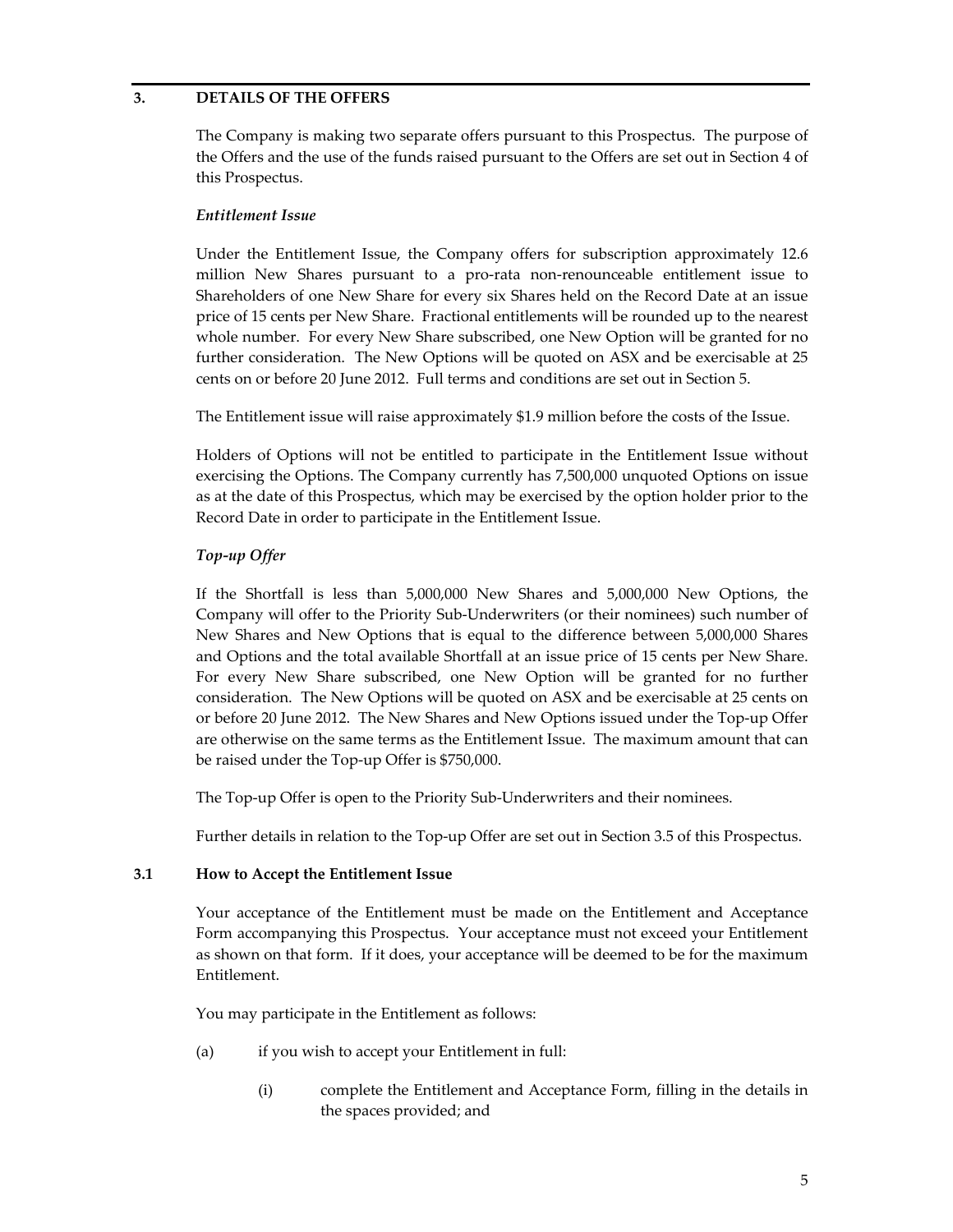- (ii) attach your cheque for the amount indicated on that relevant Entitlement and Acceptance Form; or
- (b) if you only wish to accept part of your Entitlement:
	- (i) fill in the number of New Shares and New Options you wish to accept in the space provided on the Entitlement and Acceptance Form; and
	- (ii) attach your cheque for the appropriate application monies (at 15 cents per New Share); or
- (c) if you do not wish to accept all or part of your Entitlement, you are not obliged to do anything.

All cheques must be drawn on an Australian bank or bank draft made payable in Australian currency to "Enterprise Metals Limited – Trust Account" and crossed "Not Negotiable".

Your completed Entitlement and Acceptance Form and cheque must reach the Company's share registry no later than 5.00pm WST on the Closing Date.

The Entitlement Issue is non-renounceable. Accordingly, a Shareholder may not sell or transfer all or part of their Entitlement.

#### **3.2 Minimum Subscription**

The minimum subscription in respect of the Offers is \$1,896,912 (being the full subscription under the Entitlement Issue based on the Company's current issued shares).

#### **3.3 Underwriting**

The Entitlement Issue is conditionally underwritten by Argonaut Capital Limited.

Refer to Section 7.2 of this Prospectus for further details of the terms of the underwriting.

## **3.4 Shortfall**

If you do not wish to take up any part of your Entitlement you are not required to take any action. That part of your Entitlement not taken up will form part of the Shortfall and will be dealt with by the Directors in consultation with the Underwriter, in accordance with the terms of the Underwriting Agreement.

## **3.5 Top‐up Offer**

The Company has agreed that the Priority Sub‐Underwriters (and their nominees) will be entitled to subscribe for 5,000,000 Shares and Options. The Priority Sub-Underwriters are clients of Argonaut. The Priority Sub‐Underwriters are not a related party of the Company, any of its Directors, or the Underwriter.

In the event that the Shortfall is less than 5,000,000 New Shares and 5,000,000 New Options, the Company will offer to the Priority Sub‐Underwriter (or its nominees) such number of Top-up Shares and Top-up Options that is equal to the difference between 5,000,000 Shares and 5,000,000 Options and the total available Shortfall at an issue price of 15 cents per Share. For every Top-up Share subscribed, one Top-up Option will be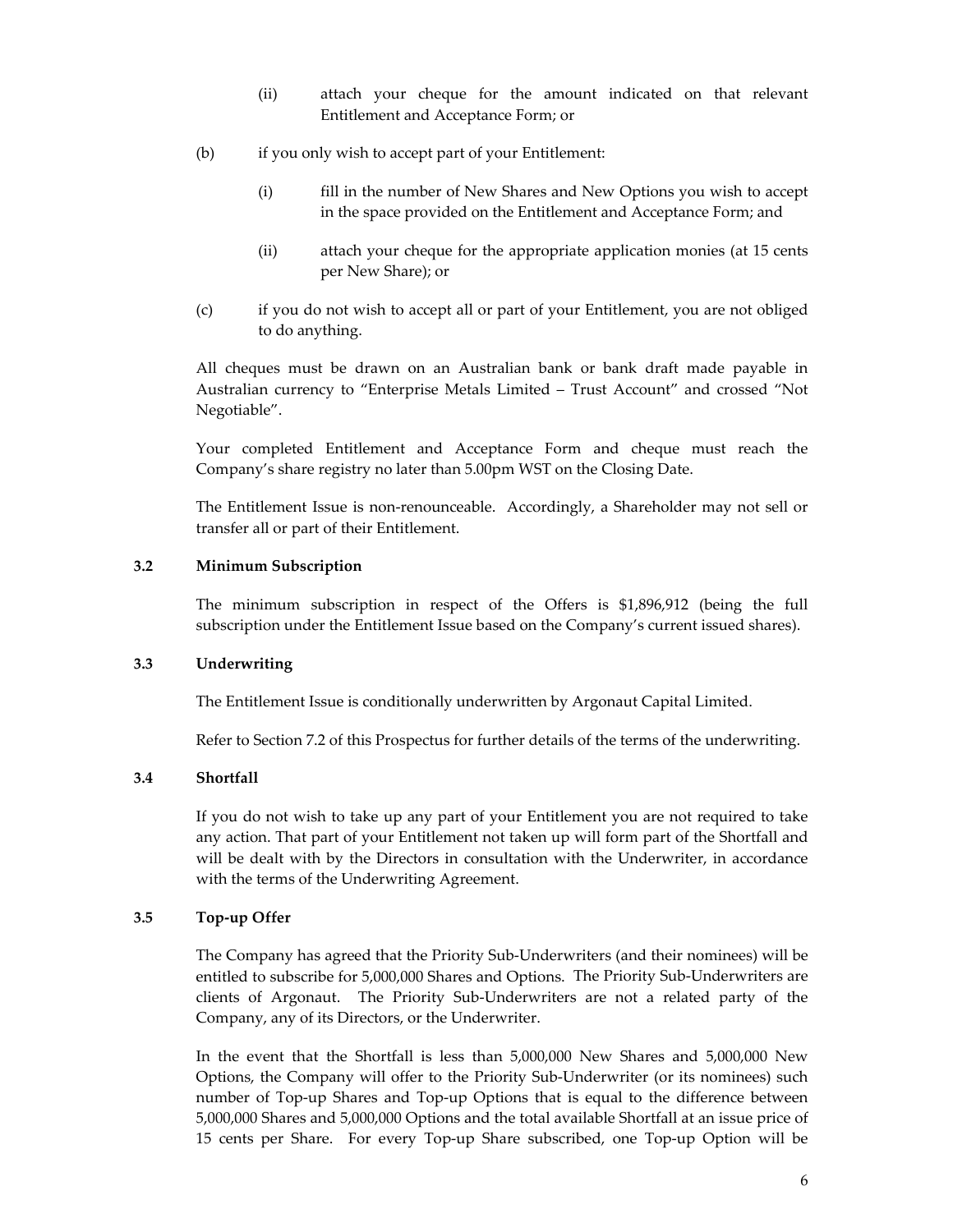granted for no further consideration and otherwise on the same terms as the Entitlement Issue.

A maximum of 5,000,000 Top‐up Shares (and 5,000,000 Top‐up Options) can be offered pursuant to the Top‐up Offer which could raise up to \$750,000, before expenses. All proceeds raised from the Top‐up Offer will be used for working capital purposes.

Only the Priority Sub‐Underwriters or their nominees should complete the Top‐up Offer Application Form attached to this Prospectus.

### **3.6 Australian Securities Exchange Listing**

Application for official quotation by ASX of the Securities offered pursuant to this Prospectus will be made within 7 days after the date of this Prospectus. If approval is not obtained from ASX before the expiration of 3 months after the date of issue of the Prospectus, (or such period as modified by the ASIC), the Company will not issue any Securities and will repay all application monies within the time prescribed under the Corporations Act, without interest.

The fact that ASX may grant official quotation to the Shares and Options is not to be taken in any way as an indication of the merits of the Company or the Securities now offered for subscription.

## **3.7 Allotment of Securities**

Securities issued pursuant to the Offers will be allotted as soon as practicable after the Closing Date. The Company will allot Shares and Options under the Entitlement Issue on the basis of a Shareholder's Entitlement. Surplus application monies will be refunded without any interest to the Applicant as soon as practicable after the Closing Date in accordance with the Corporations Act.

Pending the allotment and issue of the Securities or payment of refunds pursuant to this Prospectus, all application monies will be held by the Company in trust for the Applicants in a separate bank account as required by the Corporations Act. The Company, however, will be entitled to retain all interest that accrues on the bank account and each Applicant waives the right to claim interest.

#### **3.8 Overseas Shareholders**

This Entitlement Issue does not, and is not intended to, constitute an offer in any place or jurisdiction in which, or to any person to whom, it would not be lawful to make such an offer or to issue this Prospectus.

It is not practicable for the Company to comply with the securities laws of overseas jurisdictions having regard to the number of overseas Shareholders, the number and value of Securities these Shareholders would be offered and the cost of complying with regulatory requirements in each relevant jurisdiction. Accordingly, the Entitlement Issue is not being extended and Securities will not be issued to Shareholders with a registered address which is outside Australia or New Zealand.

Shareholders resident in New Zealand should consult their professional advisors as to whether any government or other consents are required, or other formalities need to be observed, to enable them to exercise their Entitlements under the Entitlement Issue.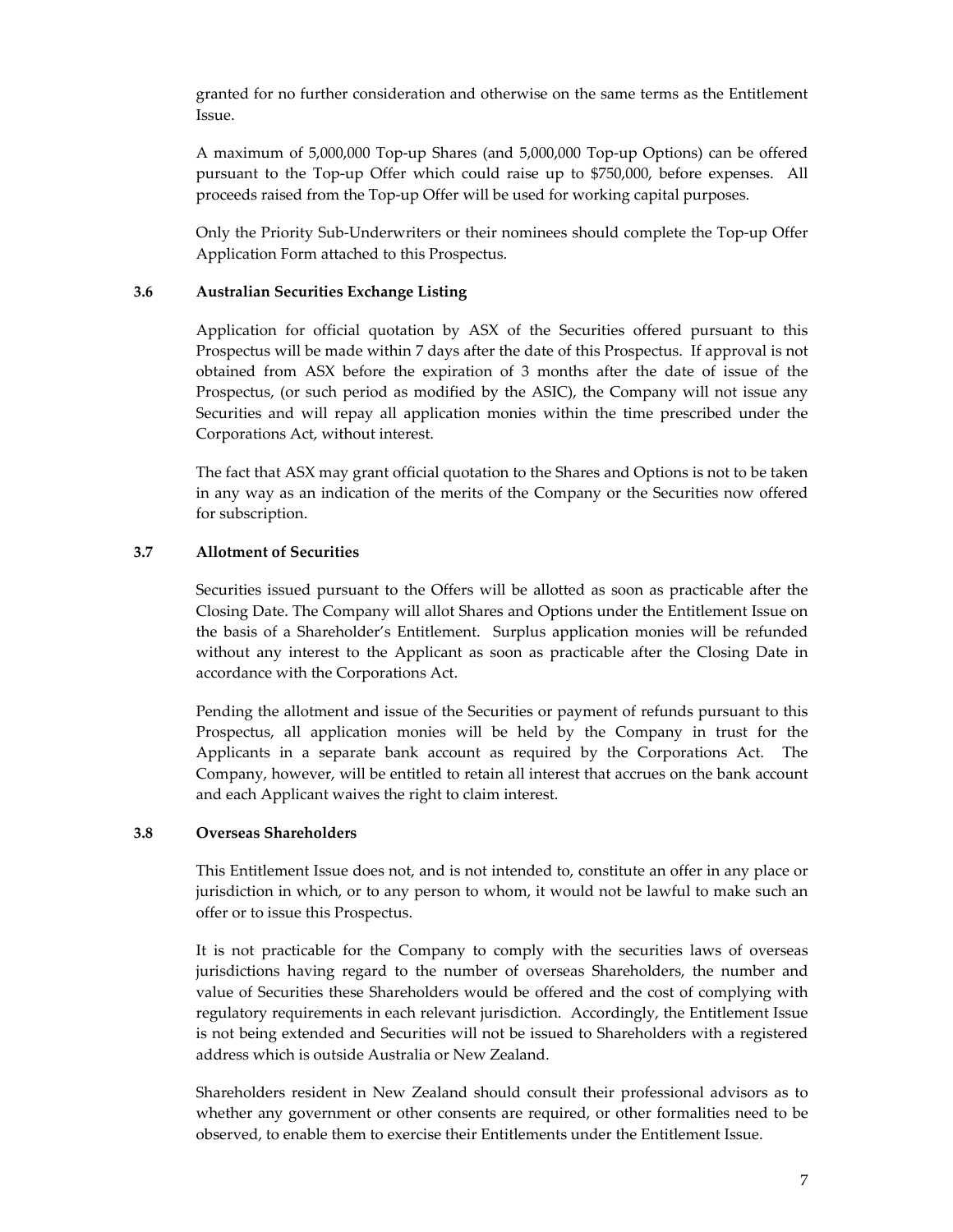## **4. PURPOSE AND EFFECT OF THE OFFERS**

#### **4.1 Purpose of the Entitlement Issue**

The purpose of the Entitlement Issue is to raise up to approximately \$1.9 million (before expenses). The proceeds of the Entitlement Issue are planned to be used in accordance with the table set out below:

| Proceeds of the Entitlement Issue <sup>1</sup>     | \$        |
|----------------------------------------------------|-----------|
| Work programs on the Revere<br>(Doolgunna) Project | 1,000,000 |
| Work programs on Other Projects                    | 415,500   |
| Overheads                                          | 360,000   |
| Expenses of the Entitlement Issue <sup>2</sup>     | 124,500   |
| Total                                              | 1,900,000 |

#### **Notes:**

- 1. In addition to the Entitlement Issue, a maximum of 5,000,000 Top-up Shares and 5,000,000
- 2. can be offered pursuant to the Top-up Offer which could raise up to an additional \$750,000 (before expenses). Refer to Notes 2 and 3 below, and Section 3.5 for further details relating to the Top‐up Offer.
- 3. Refer to Section 7.7 for further details relating to the estimated expenses of the Offers.
- 4. Any proceeds raised from the Top‐up Offer will be applied towards working capital to all the Company's projects.

#### **4.2 Effect of the Entitlement Issue and Pro Forma Consolidated Balance Sheet**

The principal effect of the Entitlement Issue will be to:

- (a) increase the cash reserves by \$1,750,000 immediately after completion of the Entitlement Issue after deducting the estimated expenses of the Entitlement Issue;
- (b) increase the number of Shares on issue from 75,876,500, to approximately 88,522,583 Shares following completion of the Entitlement Issue; and
- (c) increase the number of Options on issue from 7,500,000 Options to a total of 21,146,084 Options. As a result of the issue of 12,646,084 Options under the Entitlements Issue and 1,000,000 Options to the Underwriter (further details of which are provided in Section 7.2), if exercised the Options will generate subscription funds of \$3,411,521.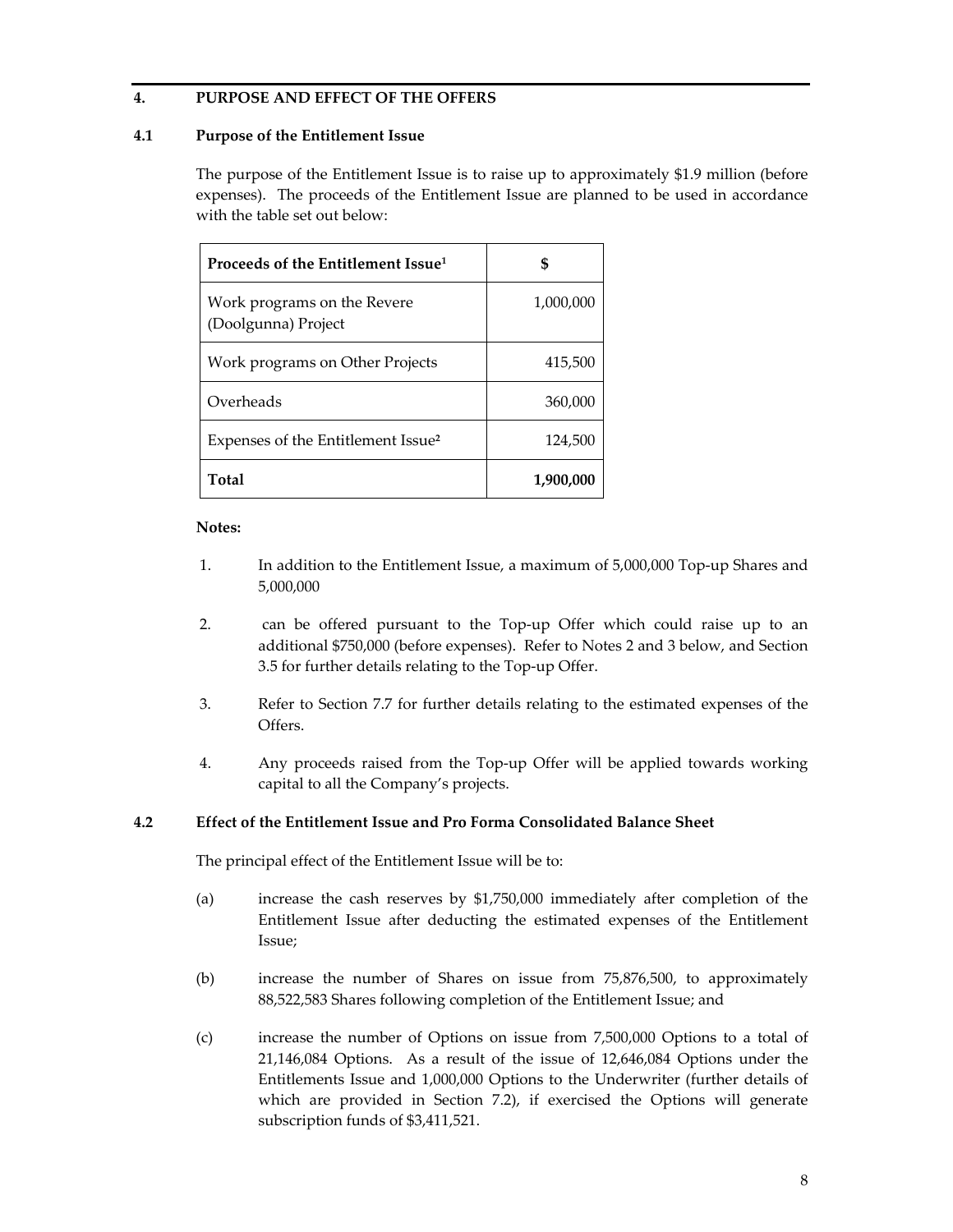### **4.3 Consolidated Balance Sheet**

The unaudited Balance Sheet as at 31 March 2009 and the unaudited Pro Forma Balance Sheet as at 31 March 2009 set out below have been prepared on the basis of the accounting policies normally adopted by the Company and reflect the changes to its financial position. They have been prepared on the assumption that all Securities pursuant to the Entitlement Issue are issued but no Top‐up Shares are issued.

The unaudited Balance Sheets have been prepared to provide Shareholders with information on the assets and liabilities of the Company and pro‐forma assets and liabilities of the Company as noted below. The historical and pro‐forma financial information is presented in an abbreviated form, insofar as it does not include all of the disclosures required by Australian Accounting Standards applicable to annual financial statements.

## **Consolidated Balance Sheet and Pro Forma Balance Sheet as at 31 March 2009 (unaudited)**

|                                  | 31 March 09  | 31 March 09      |
|----------------------------------|--------------|------------------|
|                                  | Actual       | Pro-forma        |
|                                  | \$           | \$               |
| <b>CURRENT ASSETS</b>            |              |                  |
| Cash and cash equivalents        | 1,709,851    | 3,459,851        |
| Trade and other receivables      | 58,874       | 58,874           |
| Other                            | 33,040       | 33,040           |
| <b>TOTAL CURRENT ASSETS</b>      | 1,801,765    | 3,551,765        |
| <b>NON-CURRENT ASSETS</b>        |              |                  |
| Plant and equipment              | 30,264       | 30,264           |
| Exploration and evaluation costs | 9,268,872    | 9,268,872        |
| Other                            | 603          | 603              |
| TOTAL NON-CURRENT ASSETS         | 9,299,739    | 9,299,739        |
| <b>TOTAL ASSETS</b>              | 11,101,504   | 12,851,504       |
| <b>CURRENT LIABILITIES</b>       |              |                  |
| Trade and other payables         | 173,351      | 173,351          |
| Provisions                       | 0            | $\boldsymbol{0}$ |
| <b>TOTAL CURRENT LIABILITIES</b> | 173,351      | 173,351          |
| <b>TOTAL LIABILITIES</b>         | 173,351      | 173,351          |
| <b>NET ASSETS</b>                | 10,928,153   | 12,678,153       |
| <b>EQUITY</b>                    |              |                  |
| Issued capital                   | 11, 154, 598 | 12,904,598       |
| Reserves                         | 474,300      | 474,300          |
| <b>Accumulated Losses</b>        | (700, 745)   | (700, 745)       |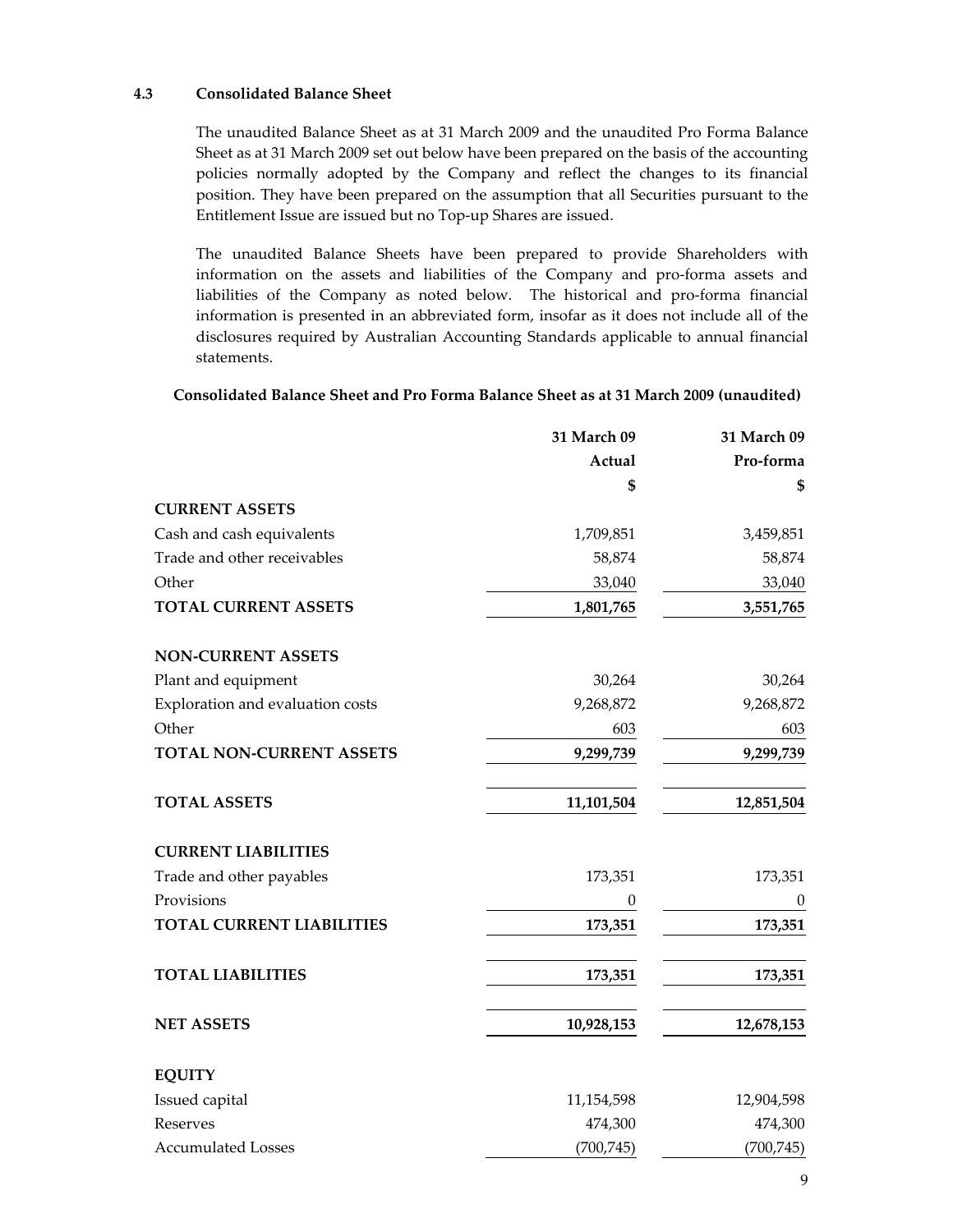|                     | <b>31 March 09</b> | <b>31 March 09</b> |
|---------------------|--------------------|--------------------|
|                     | Actual             | Pro-forma          |
| <b>TOTAL EQUITY</b> | 10,928,153         | 12,678,153         |

### **Notes:**

In addition to the Entitlement Issue, a maximum of 5,000,000 Top-up Shares and 5,000,000 Topup Options can be offered pursuant to the Top‐up Offer which could raise up to an additional \$750,000. The Company has agreed to pay the Underwriter a 5% commission on the value of any Shares issued under the Top-up Offer (equivalent to a maximum amount of \$37,500). Accordingly, the effect of the Top‐up Offer could be to increase the cash reserves by a maximum additional amount of \$712,500.

#### **4.4 Effect on Capital Structure**

Comparative tables of changes in the capital structure of the Company as a consequence of the Offers are set out below, assuming that the Entitlement Issue is fully subscribed.

| <b>Shares</b>                                                                                                             |            |
|---------------------------------------------------------------------------------------------------------------------------|------------|
|                                                                                                                           | Number     |
| Shares on issue at date of Prospectus                                                                                     | 75,876,500 |
| New Shares offered pursuant to the Entitlement Issue                                                                      | 12,646,084 |
| Top-up Shares offered pursuant to the Top-up Offer (up to)                                                                | 5,000,000  |
| Total Shares on issue after completion of the Offers <sup>1</sup>                                                         | 93,522,584 |
| Options                                                                                                                   |            |
| Options on issue at date of Prospectus                                                                                    | Number     |
| Unquoted Options exercisable at \$0.25 on or before 31<br>December 2009                                                   | 2,000,000  |
| Unquoted Options exercisable at \$0.25 on or before 22<br>November 2012                                                   | 3,000,000  |
| Unquoted Options exercisable at \$0.50 on or before 30 June 2013                                                          | 2,500,000  |
| New and Top-up Options offered                                                                                            |            |
| New Options exercisable at \$0.25 on or before 20 June 2012<br>under the Entitlements Issue                               | 12,646,084 |
| Top-up Options offered pursuant to the Top-up Offer                                                                       | 5,000,000  |
| New Options exercisable at \$0.25 on or before 20 June 2012 to<br>the Underwriter (refer to Section 7.2 for more details) | 1,000,000  |
| Total Options potentially on issue after completion of the                                                                | 26,146,084 |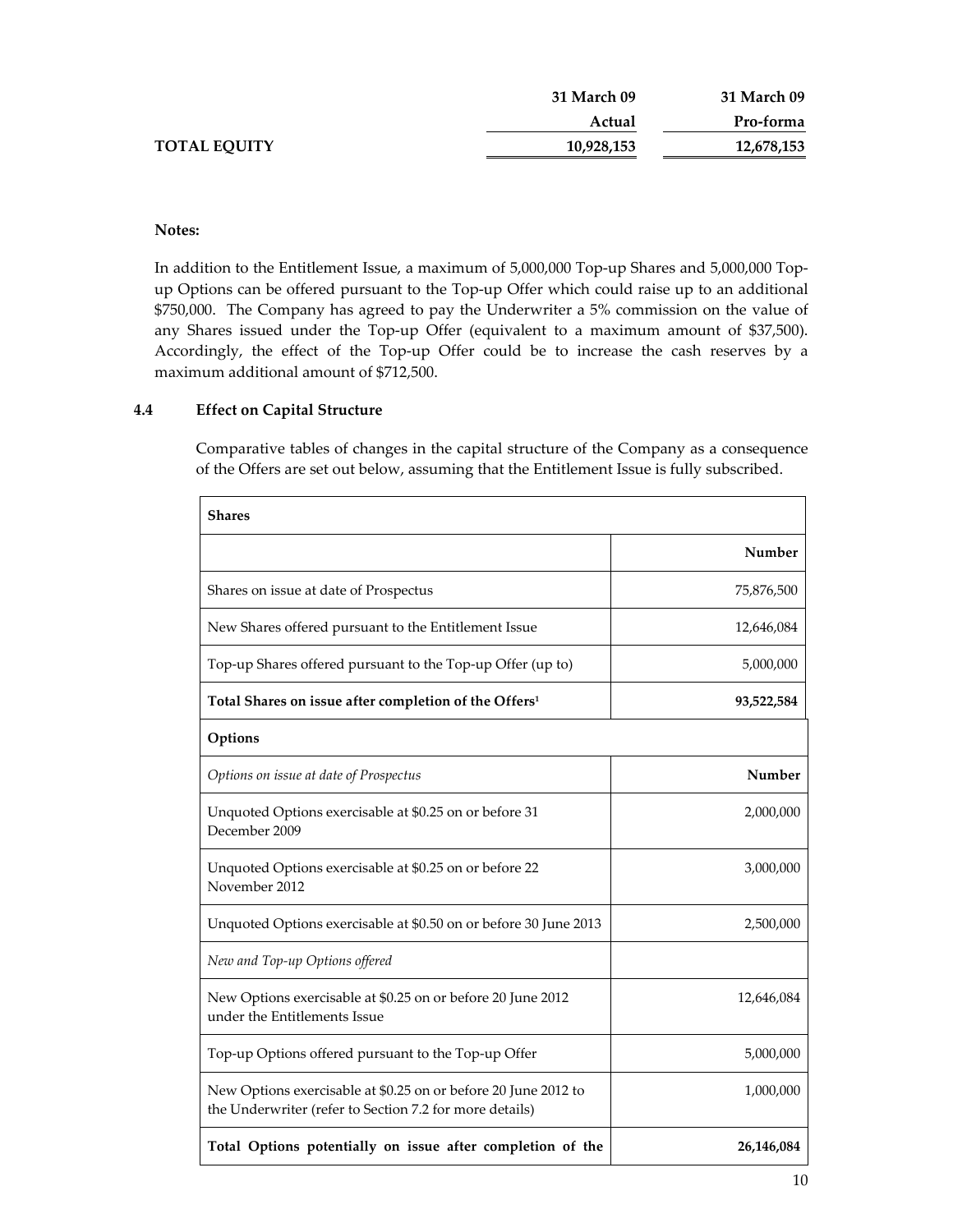|  | Offar2 |
|--|--------|
|--|--------|

## **Notes:**

- 1. Assumes that no options currently on issue are exercised prior to the Record Date.
- 2. The Directors consider that there is a possibility that further Shares or Options will be issued after the date of this Prospectus as consideration for tenement acquisition or for drilling services. Such allotments, not likely to exceed 1 million Shares, would be issued out of the Company's 15% capacity to issue securities under Listing Rule 7.
- 3. Investors' attention is specifically drawn to the announcement made by the Company on 3 June 2009 notifying release from ASX escrow of 15,525,000 Shares on 20 June 2009. The ability of holders of those Shares to sell all or some of the formerly escrowed Shares may affect the trading price of the Company's Shares on ASX in the short term.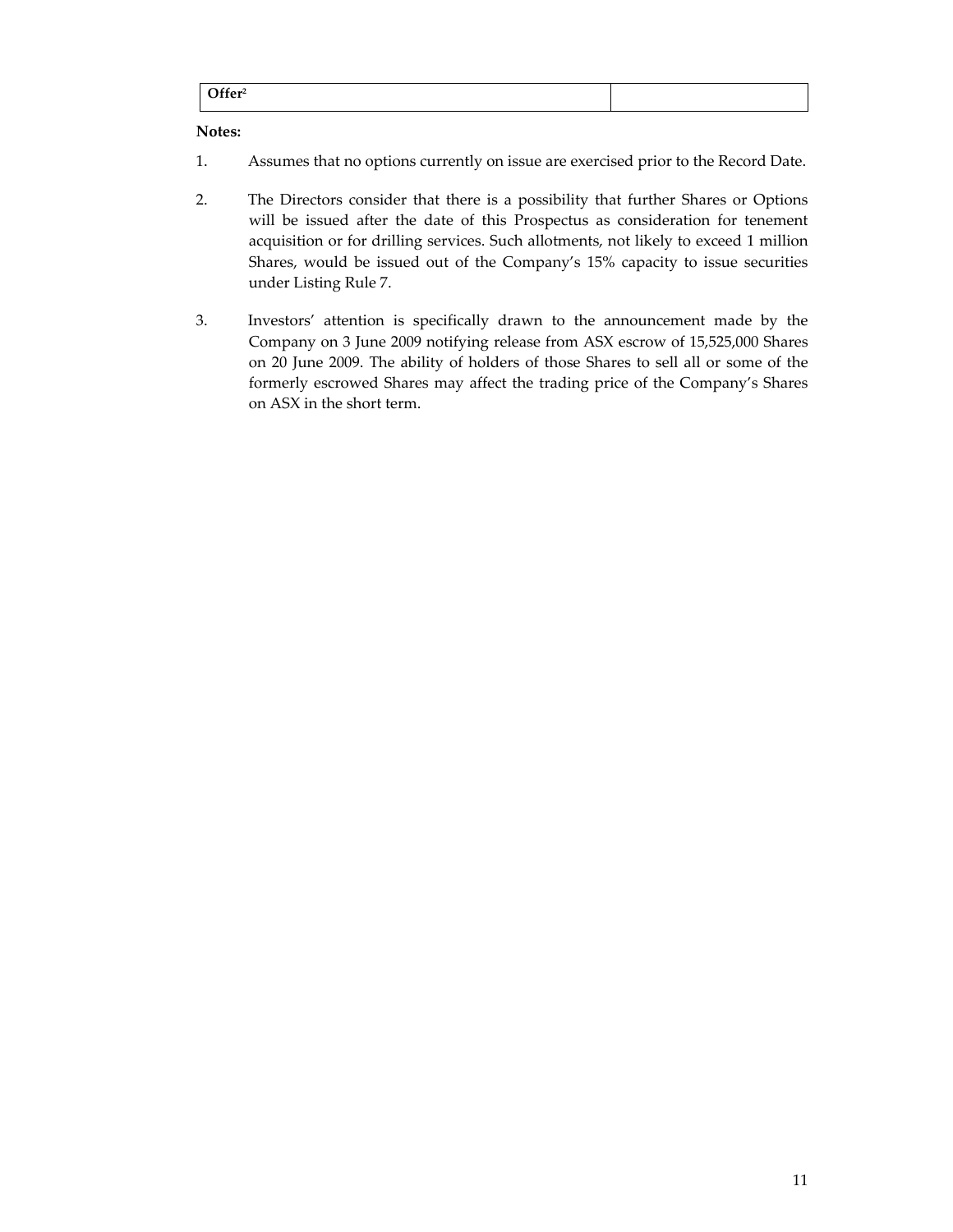## **5. RIGHTS AND LIABILITIES ATTACHING TO THE NEW SHARES**

The following is a summary of the more significant rights and liabilities attaching to Securities to be issued pursuant to this Prospectus. This summary is not exhaustive and does not constitute a definitive statement of the rights and liabilities of Shareholders. To obtain such a statement, persons should seek independent legal advice.

Full details of the rights and liabilities attaching to Shares are set out in the Company's Constitution, a copy of which is available for inspection at the Company's registered office during normal business hours.

# **5.1 General Meetings**

Shareholders are entitled to be present in person, or by proxy, attorney or representative to attend and vote at general meetings of the Company.

Shareholders may requisition meetings in accordance with Section 249D of the Corporations Act and the Constitution of the Company.

# **5.2 Voting Rights**

Subject to any rights or restrictions for the time being attached to any class or classes of Shares, at general meetings of Shareholders or classes of Shareholders:

- (a) each Shareholder entitled to vote may vote in person or by proxy, attorney or representative;
- (b) on a show of hands, every person present who is a Shareholder or a proxy, attorney or representative of a Shareholder has one vote; and
- (c) on a poll, every person present who is a Shareholder or a proxy, attorney or representative of a Shareholder shall, in respect of each Share held by him, or in respect of which he is appointed a proxy, attorney or representative, have one vote for each Share held, but in respect of partly paid shares shall have a fraction of a vote equivalent to the proportion which the amount paid up bears to the total issue price for the share.

# **5.3 Dividend Rights**

The Directors may from time to time declare and pay or credit a dividend in accordance with the Corporations Act. Subject to any special right as to dividends attaching to a share, all dividends will be declared and paid according to the proportion which the amount paid on the Share is to the total amount payable in respect of the Shares (but any amount paid during the period in respect of which a dividend is declared only entitles the Shareholder to an apportioned amount of that dividend as from the date of payment). The Directors may from time to time pay or credit to the Shareholders such interim dividends as they may determine. No dividends shall be payable except out of profits. A determination by the Directors as to the profits of the Company shall be conclusive. No dividend shall carry interest as against the Company.

The Directors may from time to time grant to Shareholders or any class of shareholders the right to elect to reinvest cash dividends paid by the Company by subscribing for Shares in the Company on such terms and conditions as the Directors think fit. The Directors may, at their discretion, resolve in respect of any dividend which it is proposed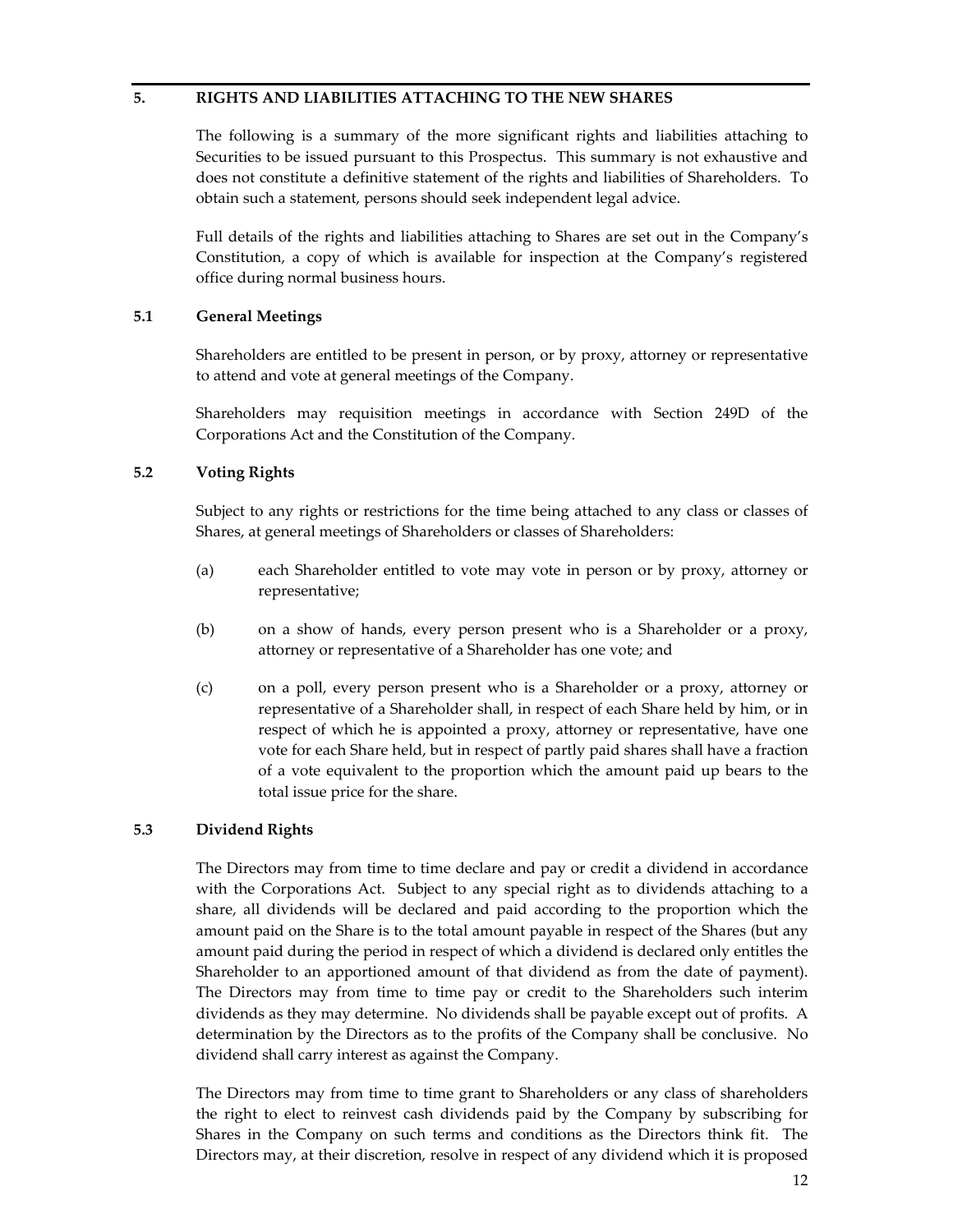to pay or to declare on any Shares of the Company, that holders of such Shares may elect to forgo their right to the whole or part of the proposed dividend and to receive instead an issue of Shares credited as fully paid to the extent and on the terms and conditions of the Constitution. The Directors may set aside out of the profits of the Company such amounts as they may determine as reserves, to be applied at the discretion of the Directors, for any purpose for which the profits of the Company may be properly applied.

## **5.4 Winding‐Up**

If the Company is wound up, the liquidator may, with the authority of a special resolution, divide among the Shareholders in kind the whole or any part of the property of the Company, and may for that purpose set such value as he considers fair upon any property to be so divided, and may determine how the division is to be carried out as between the Shareholders or different classes of Shareholders. The liquidator may, with the authority of a special resolution, vest the whole or any part of any such property in trustees upon such trusts for the benefit of the contributories as the liquidator thinks fit, but so that no Shareholder is compelled to accept any Shares or other securities in respect of which there is any liability.

#### **5.5 Transfer of Shares and Options**

Generally, Shares in the Company are freely transferable, subject to formal requirements, the registration of the transfer not resulting in a contravention of or failure to observe the provisions of a law of Australia and the transfer not being in breach of the Corporations Act and the Listing Rules.

### **5.6 Future Increase in Capital**

The allotment and issue of any new Shares is under the control of the Directors of the Company. Subject to restrictions on the issue or grant of securities contained in the Listing Rules, the Constitution and the Corporations Act (and without affecting any special right previously conferred on the holder of an existing share or class of shares), the Directors may issue Shares as they shall, in their absolute discretion, determine.

# **5.7 Variation of Rights**

Under Section 246B of the Corporations Act, the Company may, with the sanction of a special resolution passed at a meeting of Shareholders vary or abrogate the rights attaching to Shares.

If at any time the share capital is divided into different classes of shares, the rights attached to any class (unless otherwise provided by the terms of issue of the shares of that class), whether or not the Company is being wound up, may be varied or abrogated with the consent in writing of the holders of three quarters of the issued shares of that class, or if authorised by a special resolution passed at a separate meeting of the holders of the shares of that class.

# **5.8 New Option Terms**

Each Option shall entitle the Option holder, when exercised, to one Share.

The Options are exercisable wholly or in part at any time prior to 5.00 pm (WST) on 20 June 2012 (**Expiry Date**). Options not exercised by that date shall lapse.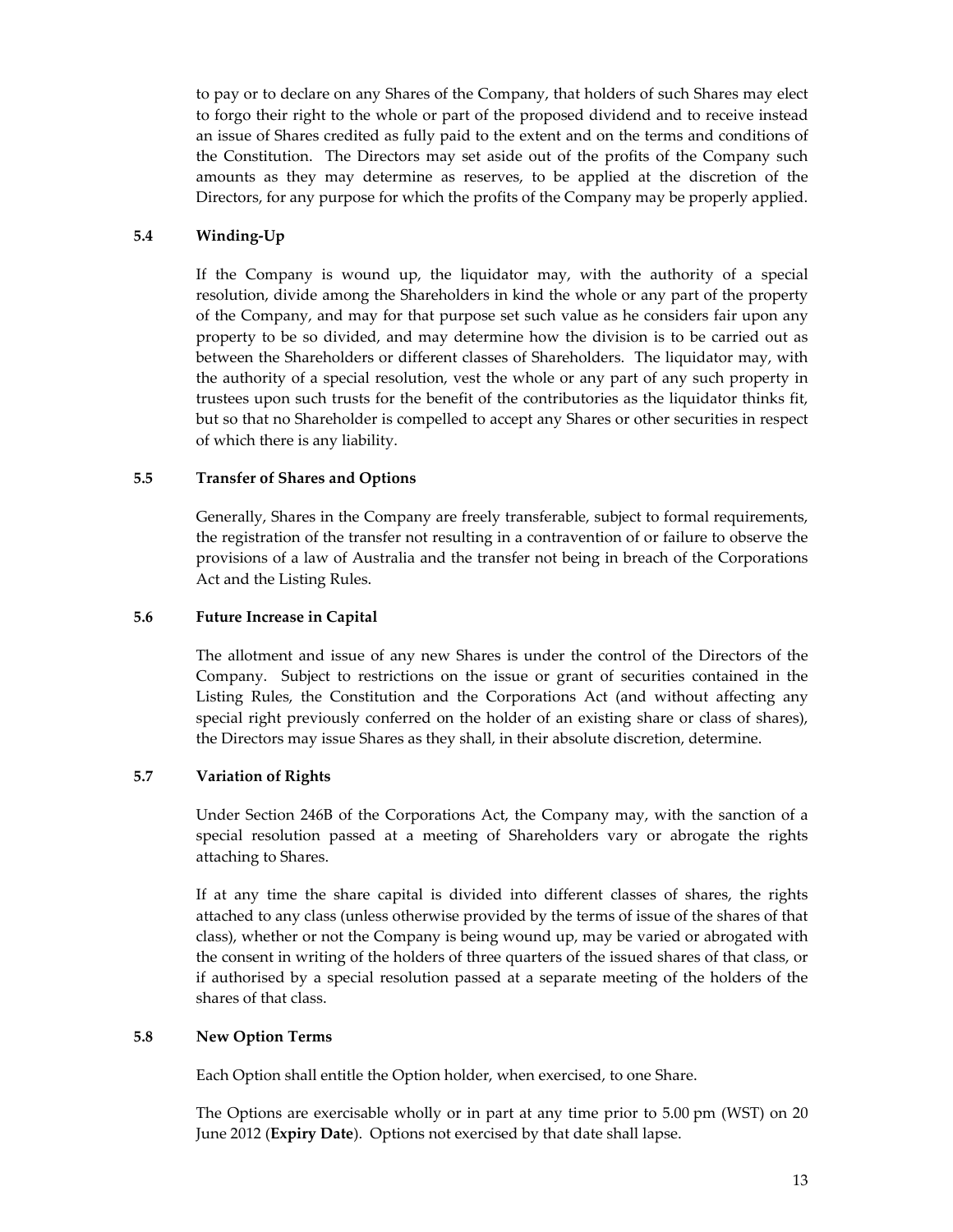Each Option may be exercised by notice in writing to the Company, together with the payment for the number of Shares in respect of which the Options are exercised, at any time before the Expiry Date. Any notice of exercise of an Option received by the Company will be deemed to be a notice of the exercise of that Option as at the date of receipt.

The Option exercise price is \$0.25 per Option.

An Option does not confer the right to a change in exercise price or a change in the number of the underlying Shares over which the Option can be exercised.

Shares issued upon exercise of the Options will be issued following receipt of all the relevant documents and payments and will rank equally in all respect with the then issued Shares.

The Company will apply for quotation on ASX of the Options.

The Company will apply for quotation on ASX of all Shares issued upon exercise of the Options.

Subject to the Corporations Act, the Constitution and the Listing Rules, the Options are freely transferable.

There are no participating rights or entitlements inherent in the Options and Option holders will not be entitled to participate in new issues of securities offered to Shareholders during the currency of the Options. However, the Company will ensure that for the purposes of determining entitlements to any such issue, the record date will be at least 10 Business Days after the issue is announced so as to give Option holders the opportunity to exercise their Options before the date for determining entitlements to participate in any issue.

If at any time the issued capital of the Company is reorganised, the rights of an Option holder are to be changed to the extent necessary to comply with the Listing Rules applying to a reorganisation of capital at the time of the reorganisation.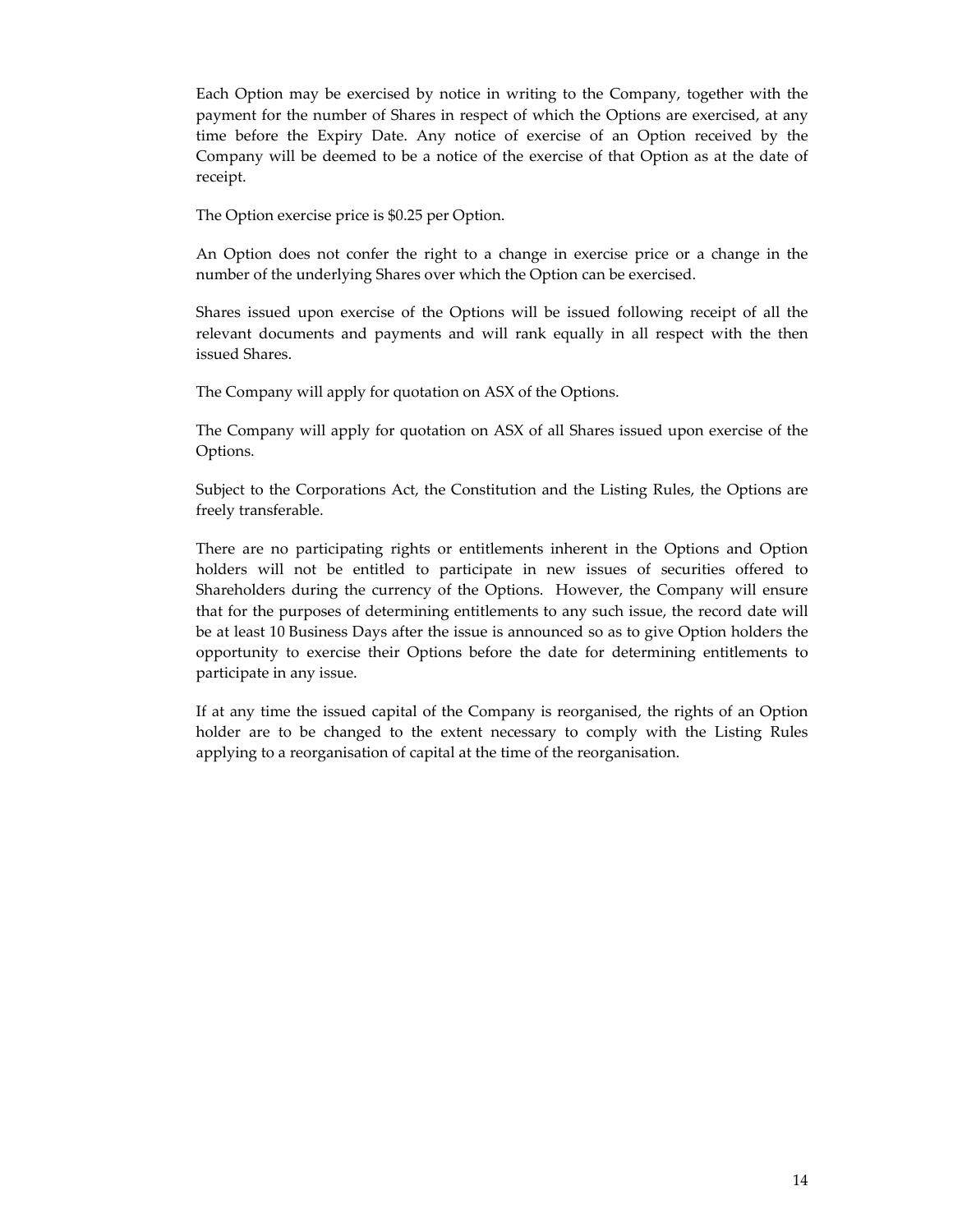# **6. RISK FACTORS**

Applicants should consider the risk factors described below, together with information contained elsewhere in this Prospectus, before deciding whether to apply for Securities. Potential Applicants should consider that the investment in the Company is speculative and should consult their professional advisers before deciding whether to apply for Securities.

The following is not intended to be an exhaustive list of the risk factors to which the Company is exposed.

## **6.1 Operating Risks**

The current and future operations of the Company, including exploration, appraisal and possible production activities may be affected by a range of factors, including:

- (a) adverse geological conditions;
- (b) limitations on activities due to seasonal weather patterns and cyclone activity;
- (c) unanticipated operational and technical difficulties encountered in geophysical surveys, drilling and production activities;
- (d) mechanical failure of operating plant and equipment;
- (e) industrial and environmental accidents, industrial disputes and other force majeure events;
- (f) unavailability of aircraft or drilling equipment to undertake airborne electromagnetic and other geological and geophysical investigations;
- (g) unexpected shortages or increases in the costs of labour, consumables, spare parts, plant and equipment; and
- (h) inability to obtain necessary consents or approvals.

#### **6.2 Licensing and Government Regulation**

The Companyʹs activities are subject to extensive laws and regulations controlling not only the mining of and exploration for minerals, but also the possible effects of such activities upon the environment and upon interests of indigenous people. Permits from a number of regulatory authorities are required for many aspects of mining operations. Future legislation and regulations could cause additional expense, capital expenditures, restrictions and delays in the development of the Companyʹs assets, the extent of which cannot be predicted.

#### **6.3 Exploration**

Minerals exploration and development is by its nature a high risk undertaking. The proposed exploration expenditure of the Company is based upon certain assumptions with respect to the method and timing of exploration and feasibility work. By their nature, these estimates and assumptions are subject to significant uncertainties. Actual costs may materially differ from these estimates and assumptions.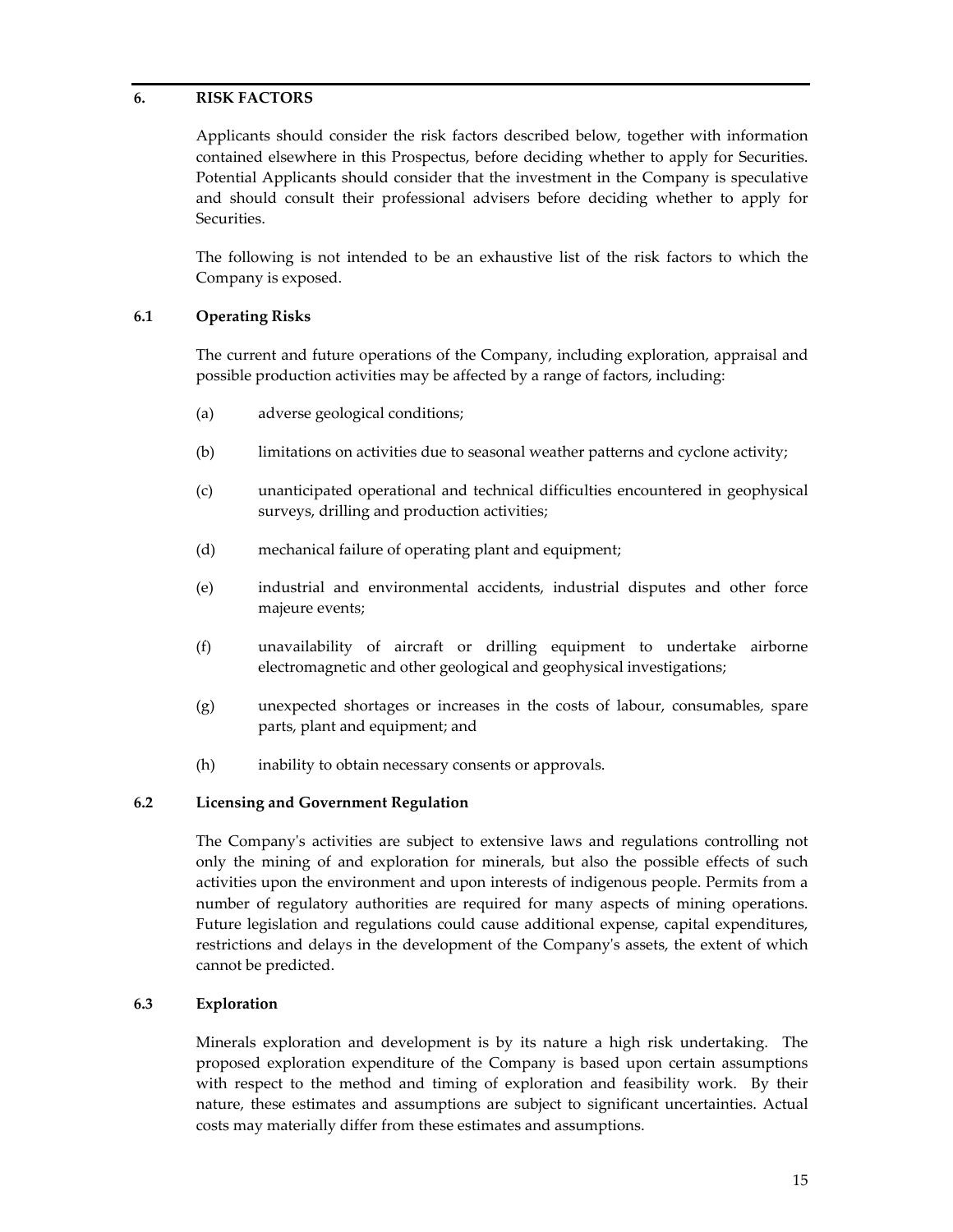There can be no assurance that the Company's costs estimates and underlying assumptions will be realised in practice. Further, there can be no assurance that exploration will result in the discovery of a significant mineral resource. Even if a significant mineral resource is identified, there can be no guarantee that it can be economically exploited.

Furthermore, feasibility studies on the potential development of operations to exploit any mineral resources that are delineated may not prove positive.

#### **6.4 Environmental Risks and Regulations**

The Company's projects are subject to relevant environmental legislation and will have varying levels and types of potential impact on the natural environment. Like most countries, Australia has laws and regulations regarding environmental matters, including disturbance, rehabilitation and the discharge of hazardous waste and materials. These will be dealt with in the normal course of operations.

Exploration work is intended to be carried out in a way that causes minimum impact on the environment. Consistent with this, it may be necessary in some cases to undertake base line environmental studies prior to certain exploration and mining activity, so that environmental impact can be monitored, and as far as possible, minimised. While the Company is not aware of any endangered species of fauna and or flora within any of its project areas, no base line environmental studies have been completed to date and discovery of such, could limit or even prevent further work in certain areas.

The Company intends to conduct its activities in an environmentally responsible manner and in accordance with all applicable laws, but may still be subject to accidents or other unforeseen events which may compromise its environmental performance and which may have adverse financial implications.

#### **6.5 Mineralisation Estimations**

Mineralisation estimates are expressions of judgment based on knowledge, experience and resource modelling. As such, mineralisation estimates are inherently imprecise and rely to some extent on interpretations made.

Additionally, mineralisation estimates may change over time as new information becomes available. If the Company encounters mineralisation or geological formations different from those predicted by past drilling, sampling and interpretations, any mineralisation estimates may need to be altered in a way that could adversely affect the Companyʹs operations.

#### **6.6 Commodity Price Volatility**

Commodities prices, including current and expected future prices of all metals fluctuate and are affected by numerous factors beyond the control of the Company. These factors include world wide and regional supply and demand for commodities, general world economic conditions and the outlook for interest rates, inflation and other economic factors on both a regional and global basis. These factors may have a positive or negative affect on the Companyʹs exploration, project development and production plans and activities, together with the ability to fund those plans and activities.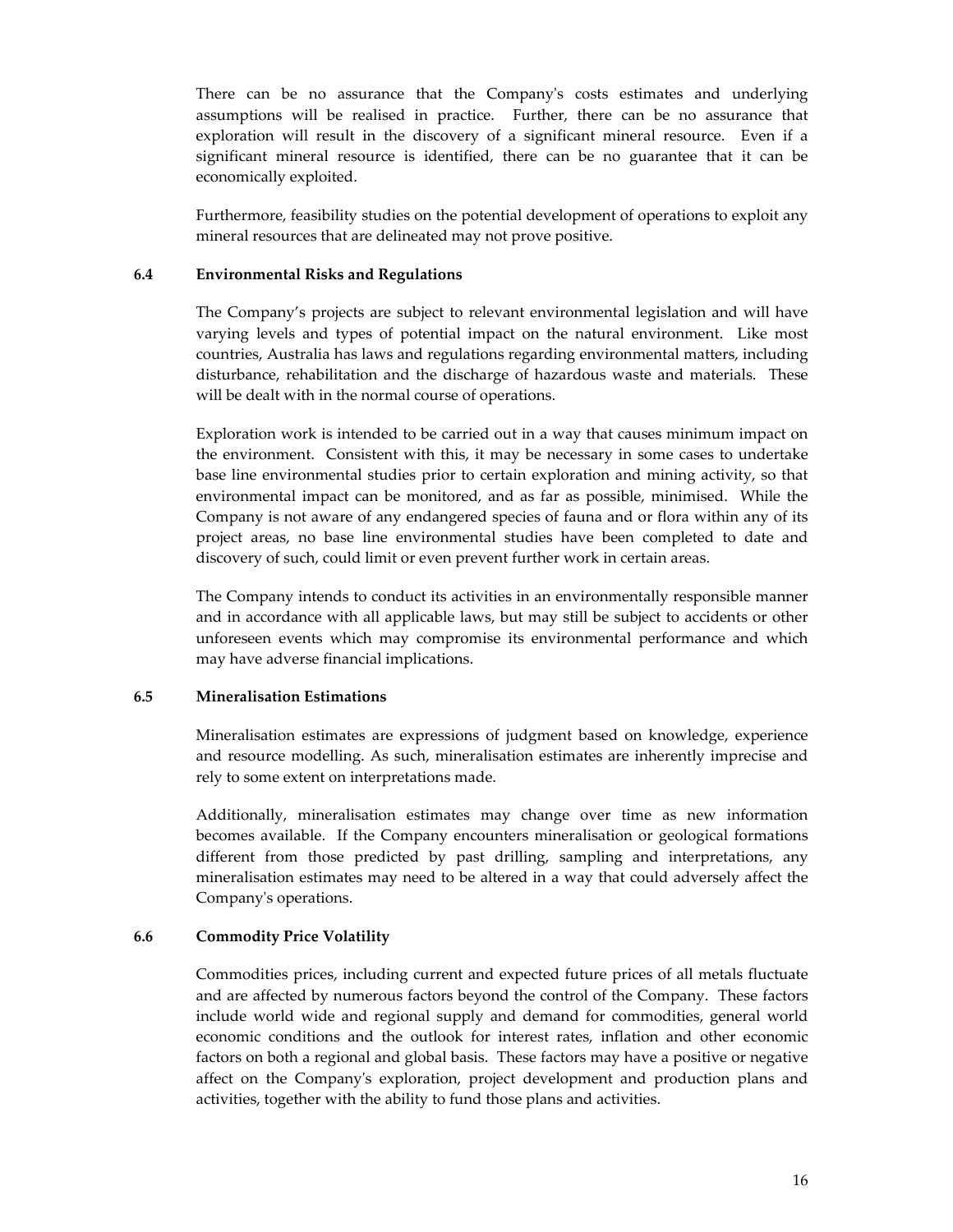## **6.7 Foreign Exchange Risk**

Although the Company operates in Australia, if it is successful in building a mining company it will most likely sell its products internationally and in a foreign currency and is therefore exposed to the effects of changes in currency exchange rates. In particular, commodity prices (and therefore the potential future revenue of the Company) are typically denominated in United States' dollars, whereas the Company's costs (capital and revenues) are incurred in Australian dollars. The Company does not currently hedge those currency risks.

# **6.8 Title Risk and Native Title**

Interests in tenements in Australia are governed by the respective State legislation and are evidenced by the granting of tenements. Each tenement is for a specific term and carries with it annual expenditure and reporting commitments, as well as other conditions requiring compliance. Consequently, the Company could lose title to or its interest in its permits if permit conditions are not met or if insufficient funds are available to meet expenditure commitments.

It is also possible that, in relation to tenements which the Company has an interest in or will in the future acquire such an interest, there may be areas over which legitimate common law native title rights of Aboriginal Australians exist. If native title rights do exist, the ability of the Company to gain access to tenements (through obtaining consent of any relevant landowner), or to progress from the exploration phase to the development and production phases of operations may be adversely affected.

The Directors will closely monitor the potential effect of native title claims involving tenements in which the Company has or may have an interest.

# **6.9 Reliance on Key Personnel**

The Company's' success largely depends on the core competencies of its Directors and management and their familiarisation with an ability to operate in the mining industry.

The success of the Company in part will also depend on the ability of the Directors, management team and other executive personnel (employed by the Company or its business partners) to develop the Companyʹs project portfolio and enhance project value. Should one or more of the key personnel cease to be involved, for whatever reason, then the capacity of the Company may be expected to be impaired pending a suitable replacement being identified and obtained by the Company or its business partners.

# **6.10 Future Capital Needs and Additional Funding**

The Company has limited working capital. The Company anticipates that it will be required to raise additional equity and/or debt capital to finance its future activities. The Companyʹs ability to raise further capital within an acceptable time, of a sufficient amount and on terms acceptable to the Company will vary according to a number of factors, including prospectivity of projects (existing and future), the results of exploration, subsequent feasibility studies, development and mining, stock market and industry conditions and the price of relevant commodities and exchange rates.

No assurance can be given that future funding will be available to the Company on favourable terms (or at all). If adequate funds are not available on acceptable terms the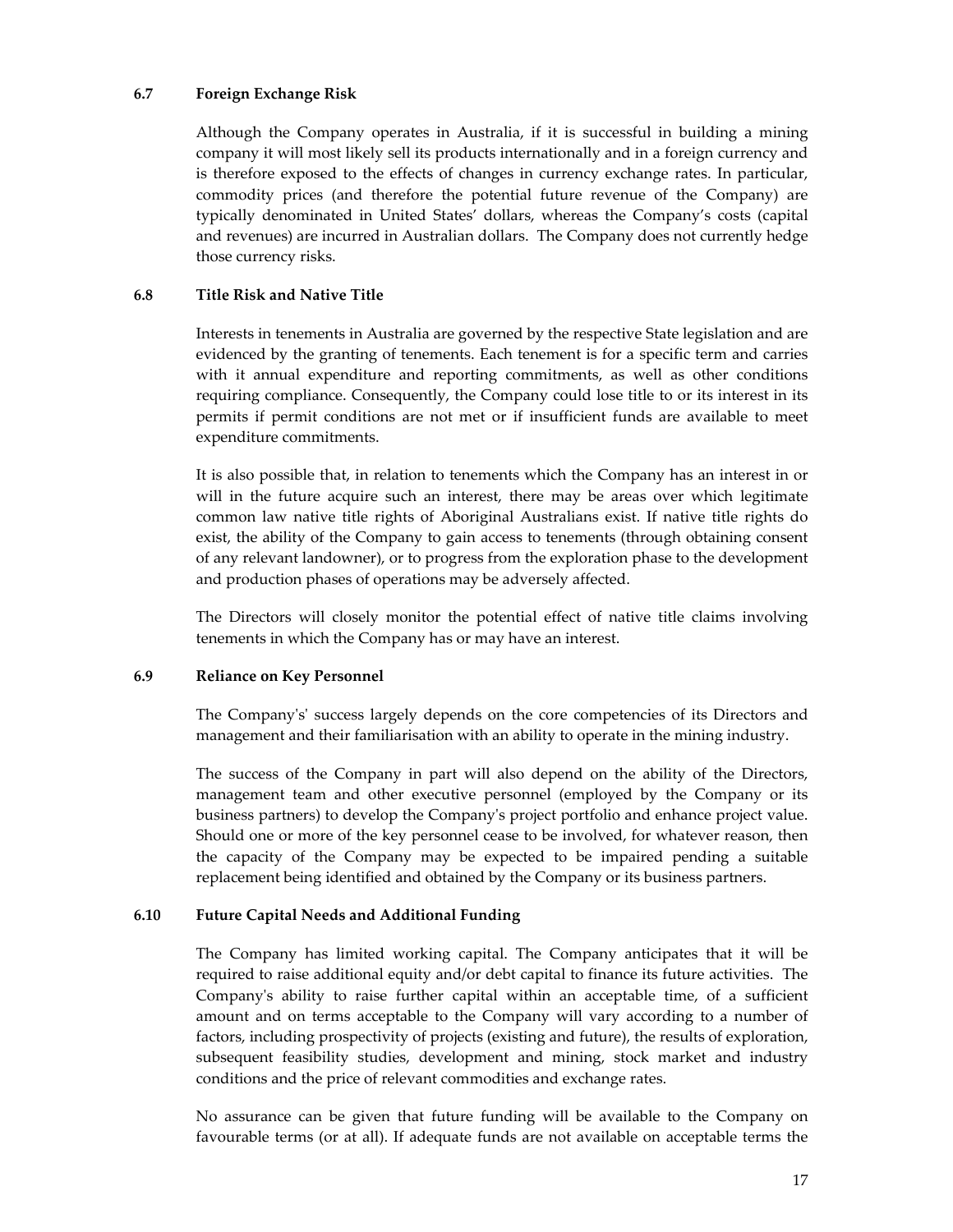Company may not be able to further develop its projects and it may impact on the Companyʹsʹ ability to continue as a going concern.

# **6.11 Potential Acquisitions**

As part of its business strategy, the Company may make acquisitions of or significant investments in other resource projects. Any such transactions would be accompanied by risks commonly encountered in making such acquisitions.

## **6.12 General Economic Risks**

Changes in both Australian and world economic conditions may adversely affect the financial performance of the Company. Factors such as inflation, currency fluctuations, interest rates, industrial disruption and economic growth may impact on future operations and earnings.

# **6.13 Legislative Changes**

Changes in relevant taxes, legal and administration regimes, accounting practices and government policies in Australia may adversely affect the financial performance of the Company.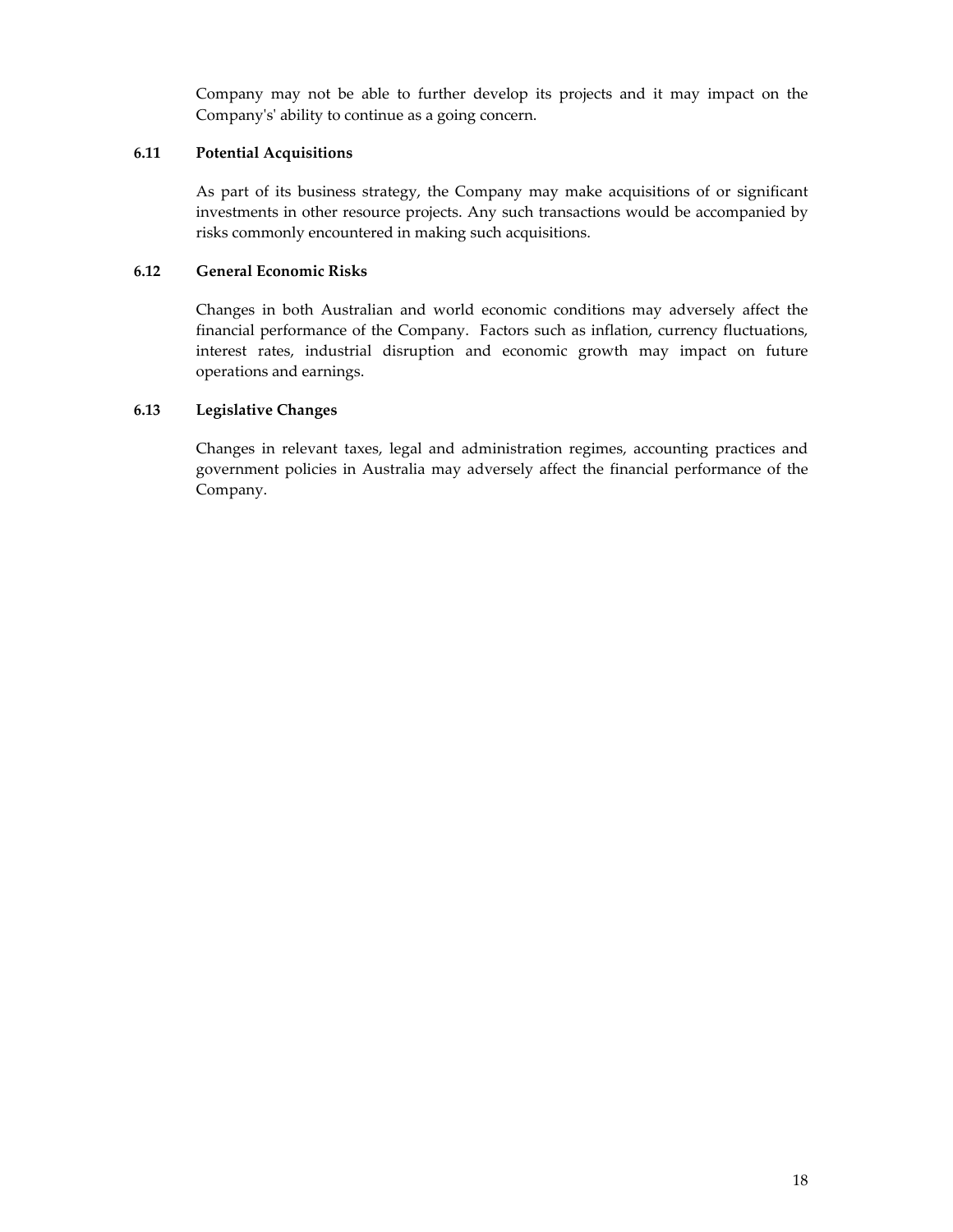# **7. ADDITIONAL INFORMATION**

## **7.1 Continuous Disclosure Obligations**

The Company is a "disclosing entity" (as defined in Section 111AC of the Corporations Act) for the purposes of Section 713 of the Corporations Act and, as such, is subject to regular reporting and disclosure obligations. Specifically, like all listed companies, the Company is required to continuously disclose any information it has to the market which a reasonable person would expect to have a material effect on the price or the value of the Company's Securities.

This Prospectus is a "transaction specific prospectus". In general terms "transaction specific prospectuses" are only required to contain information in relation to the effect of the issue of securities on a company and the rights attaching to the securities. It is not necessary to include general information in relation to all of the assets and liabilities, financial position, profits and losses or prospects of the issuing company.

This Prospectus is intended to be read in conjunction with the publicly available information in relation to the Company which has been notified to ASX and does not include all of the information that would be included in a prospectus for an initial public offering of securities in an entity that is not already listed on a stock exchange. Investors should therefore have regard to the other publicly available information in relation to the Company before making a decision whether or not to invest.

Having taken such precautions and having made such enquires as are reasonable, the Company believes that it has complied with the general and specific requirements of ASX as applicable from time to time throughout the 12 months before the issue of this Prospectus which required the Company to notify ASX of information about specified events or matters as they arise for the purpose of ASX making that information available to the stock market conducted by ASX.

Information that is already in the public domain has not been reported in this Prospectus other than that which is considered necessary to make this Prospectus complete.

The Company, as a disclosing entity under the Corporations Act states that:

- (a) it is subject to regular reporting and disclosure obligations;
- (b) copies of documents lodged with the ASIC in relation to the Company (not being documents referred to in Section 1274(2)(a) of the Corporations Act) may be obtained from, or inspected at, the offices of the ASIC; and
- (c) it will provide a copy of each of the following documents, free of charge, to any person on request between the date of issue of this Prospectus and the Closing Date:
	- (i) any documents used to notify ASX of information relating to the Company in the period from lodgement of the financial statements referred to in paragraph (i) above until the issue of the Prospectus in accordance with the Listing Rules as referred to in Section 674(1) of the Corporations Act.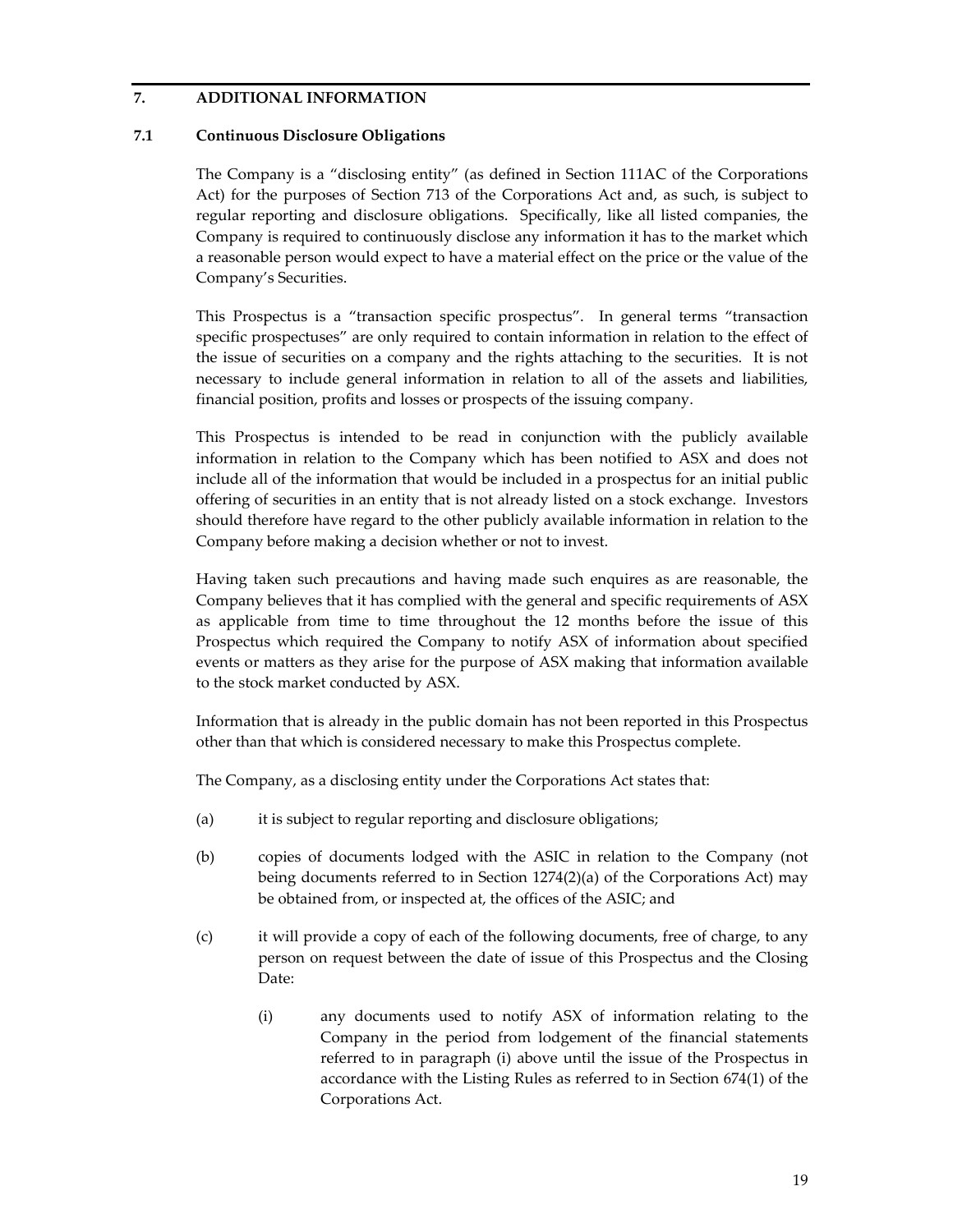(ii) Copies of all documents lodged with the ASIC in relation to the Company can be inspected at the registered office of the Company during normal office hours.

The Company has lodged the following announcements with ASX since the lodgement of the 2008 audited financial statements:

| Date       | <b>Description of Announcement</b>                              |
|------------|-----------------------------------------------------------------|
| 14/10/2008 | Acquisition of Enterprise Complete - New MD appointed           |
| 17/10/2008 | Change of Director's Interest Notice                            |
| 29/10/2008 | Notice of Annual General Meeting/Proxy Form                     |
| 30/10/2008 | Quarterly Cashflow Report                                       |
| 30/10/2008 | Quarterly Activities Report                                     |
| 10/11/2008 | Change of Director's Interest Notice                            |
| 18/11/2008 | Initial Director's Interest Notice                              |
| 20/11/2008 | Response to ASX Query - Director's Interest Notice              |
| 21/11/2008 | Uranium Exploration Plans and Tenement Update                   |
| 24/11/2008 | Change of Director's Interest Notice                            |
| 28/11/2008 | <b>Results of Meeting</b>                                       |
| 28/11/2008 | <b>AGM Presentation</b>                                         |
| 10/12/2008 | Change of Name and ASX Code                                     |
| 11/12/2008 | Name Change and new ASX Code - replacement                      |
| 29/12/2009 | Change of Director's Interest Notice                            |
| 15/01/2009 | Resignation of Director                                         |
| 15/01/2009 | Final Director's Interest Notice                                |
| 28/01/2009 | Quarterly Cashflow Report                                       |
| 28/01/2009 | Quarterly Activities Report                                     |
| 6/02/2009  | Change of Director's Interest Notice                            |
| 9/02/2009  | Drill Program to commence at Maitland Uranium Project           |
| 25/02/2009 | Change of Director's Interest Notice                            |
| 16/03/2009 | <b>Half Year Accounts</b>                                       |
| 18/03/2009 | Change of Director's Interest Notice x 2                        |
| 20/03/2009 | Half Year Accounts - Amended                                    |
| 20/03/2009 | Change of Director's Interest Notice                            |
| 1/04/2009  | Lake Maitland Drill Program Intersects Uranium                  |
| 29/04/2009 | Quarterly Cashflow Report                                       |
| 29/04/2009 | Quarterly Activities Report                                     |
| 13/05/2009 | Discrete Anomalies Detected at Revere Gold Project              |
| 14/05/2009 | ENT - Revere Project Update - Mr Dermot Ryan, MD (Audio stream) |
| 18/05/2009 | Revere Gold Project - Line 3 of IP Survey Completed             |
| 19/05/2009 | Change of Director's Interest Notice                            |
| 22/05/2009 | RC Drilling Planned for Au and Au/Cu Targets at Revere          |
| 29/05/2009 | Change of Director's Interest Notice                            |
| 03/06/2009 | Appendix 3B                                                     |
| 09/06/2009 | Change of Director's Interest Notice                            |
| 12/06/2009 | Update on Exploration Activities and Investor Presentation      |
| 12/06/2009 | Presentation to Investors                                       |
| 16/06/2009 | Change of Director's Interest Notice                            |
| 16/06/2009 | <b>Investor Presentation - Amended</b>                          |

ASX maintains files containing publicly available information for all listed companies.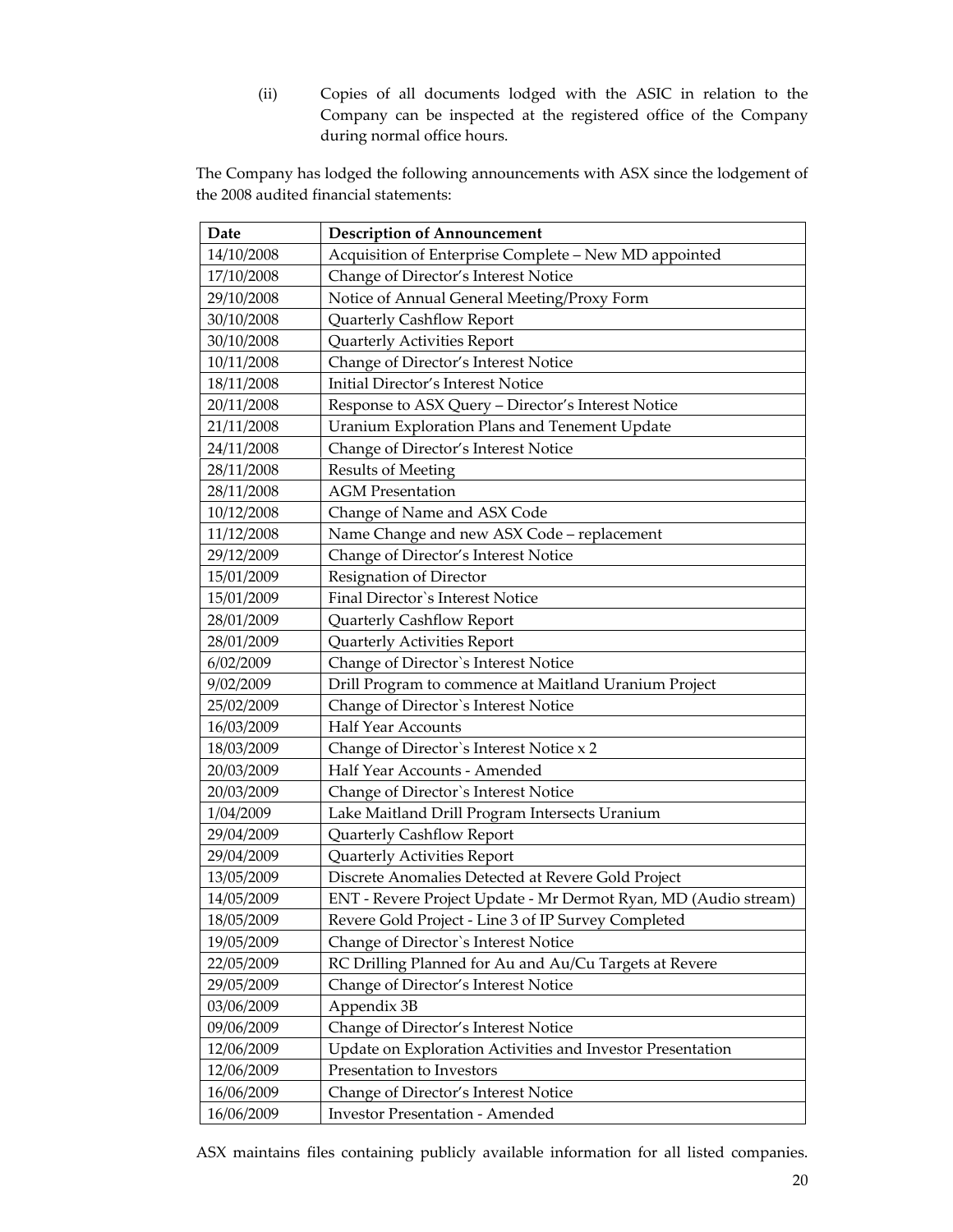The Company's file is available for inspection at ASX during normal office hours and at www.asx.com.au.

The announcements are also available through the Company's website at www.enterprisemetals.com.au.

### **7.2 Underwriting Agreement**

Pursuant to an agreement between Argonaut Capital Limited (**Underwriter**) and the Company (**Underwriting Agreement**), the Underwriter has agreed to conditionally underwrite the Entitlement Issue for 12,646,084 New Shares and 12,646,084 New Options (**Underwritten Shares**). The Top‐up Offer is not underwritten.

The Company has agreed to pay the Underwriter an underwriting fee of 5% of the value of the Underwritten Shares plus a management fee of \$30,000 and incidental fees up to \$5,000. In addition, subject to the successful completion of the Entitlements Issue the Underwriter will have the right to apply for 1,000,000 Options at an issue price of 0.1 cents per Option (total cost of \$1,000). The Underwriter will also receive a 5% commission on the value of any Shares issued under the Top-up Offer.

The Underwriting Agreement also contains a number of indemnities, representations and warranties from the Company to the Underwriter that are considered standard for an agreement of this type.

## **7.3 Potential Change of Control of the Company**

The Underwriter has entered into priority sub-underwriting agreements with the Priority Sub-Underwriters to sub-underwrite the first 5,000,000 Shortfall Shares. The Priority Sub-Underwriters and parties introduced by the Priority Sub‐Underwriters (who subscribe for Shortfall Shares) will have less than 10% interest (in aggregate) in the Company upon completion of the Entitlement Issue and Top-up Offer. The Priority Sub-Underwriters are not a related party or an associate of the Company, any of its Directors, or the Underwriter.

The Underwriter has advised the Company that it has entered into (or will enter into) general sub‐underwriting agreements with clients for at least 5,000,000 Shortfall Shares out of the remaining 7,646,084 Shortfall Shares, such that neither the Underwriter nor any of its sub‐underwriters, individually, will have a voting power in the Company in excess of 20%.

The Underwriter has a voting power of 1,000,000 Shares (1.3%). The Underwriter intends to take up its full Entitlement. The Underwriter has advised that it does not intend to acquire any additional Shares prior to the Record Date.

In the unlikely circumstances that all Shareholders decide not to take up their Entitlement and the sub‐underwriters do not perform, and the Underwriting Agreement has not been terminated, the voting power of the Underwriter could increase to approximately 15%.

#### **7.4 Director's Interests**

Other than as set out below or elsewhere in this Prospectus, no Director nor any firm in which such a Director is a partner, has or had within 2 years before the lodgement of this Prospectus with the ASIC, any interest in: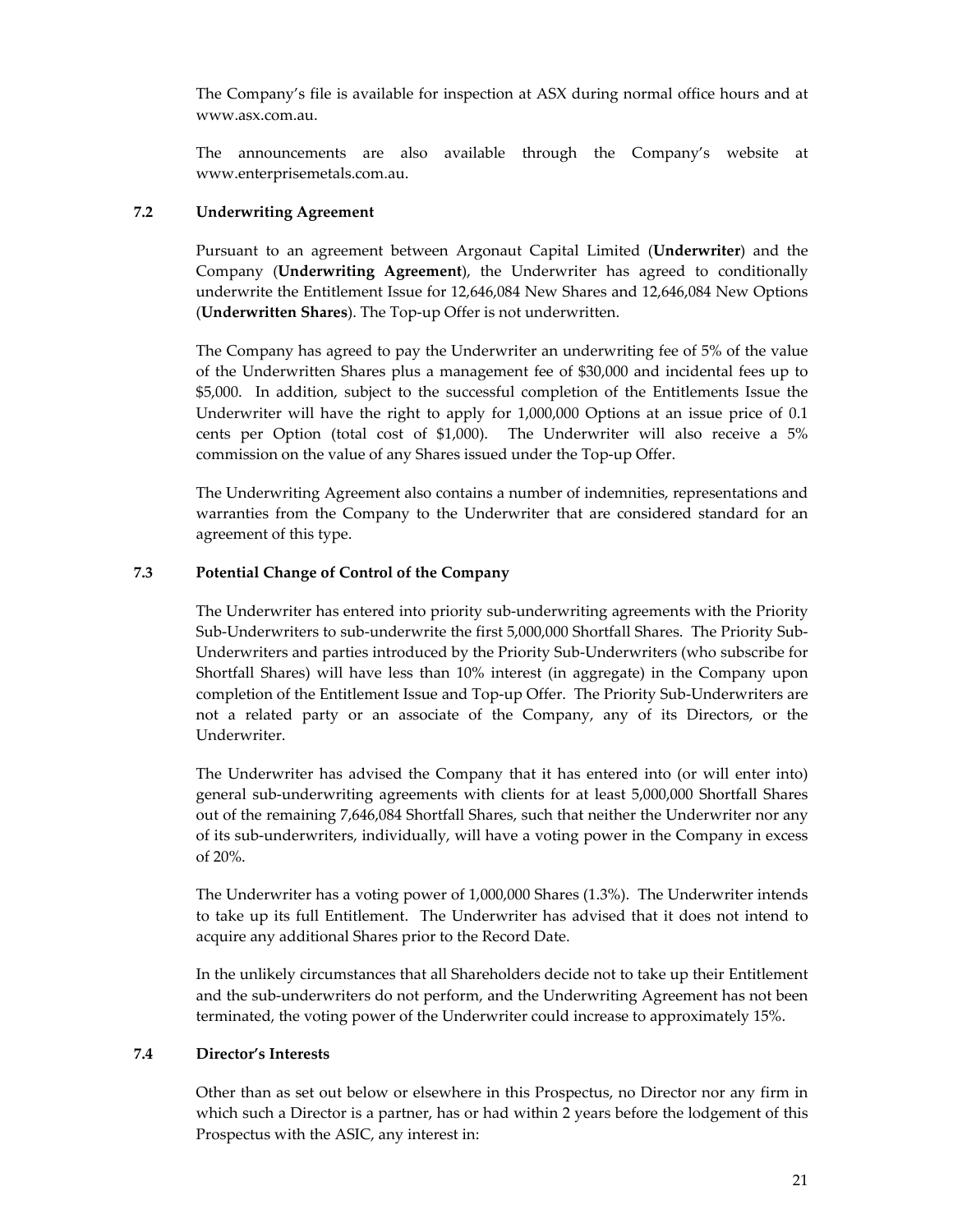- (a) the formation or promotion of the Company;
- (b) property acquired or proposed to be acquired by the Company in connection with its formation or promotion or the Offers pursuant to this Prospectus; or
- (c) the Offers pursuant to this Prospectus,

and no amounts have been paid or agreed to be paid (in cash or Shares or otherwise) to any Director or to any firm in which any such Director is a partner, either to induce him to become, or to qualify him as, a Director or otherwise for services rendered by him or by the firm in connection with the formation or promotion of the Company or Offers pursuant to this Prospectus.

| Name                | <b>Shares</b> | Options   | Entitlement <sup>1</sup> |
|---------------------|---------------|-----------|--------------------------|
| Paul Larsen         | 2,231,442     | 500,000   | 371,907                  |
| Dermot Ryan         | 12,000,000    | 1,500,000 | 2,000,000                |
| <b>Bruce Hawley</b> | 1,718,993     | 3,000,000 | 286,499                  |

Directors' interests in Securities of the Company at the date of this Prospectus are:

#### **Notes:**

1. Each of the Directors has indicated that it is their present intention to subscribe for their full Entitlement under the Entitlement Issue and they have no intention to dispose of their Shares prior to the allotment date.

The Constitution of the Company provides that the non‐executive Directors may be paid for their services as Directors, a sum not exceeding such fixed sum per annum as may be determined by the Company in general meeting, to be divided among the Directors and in default of agreement then in equal shares. The Company paid to the Directors a total of \$42,451 the year ended 30 June 2007 and \$215,017 for the year ended 30 June 2008. In addition to the above, the Directors have been paid fees totalling \$74,760 from the end of the previous financial year until the date of this Prospectus. Directors, companies associated with the directors or their associates are also reimbursed for all reasonable expenses properly incurred in the course of conducting their duties which include, but are not in any way limited to, out of pocket expenses, travelling expenses, disbursements made on behalf of the Company and other miscellaneous expenses.

# **7.5 Interests and Consents of Experts and Advisers**

Other than as set out below or elsewhere in this Prospectus, no expert, underwriter, promoter or any other person named in this Prospectus as performing a function in a professional advisory or other capacity in connection with the preparation or distribution of the Prospectus, nor any firm in which any of those persons is or was a partner, nor any company with which any of those persons is or was associated, has or had within 2 years before the lodgement of this Prospectus with the ASIC, any interest in:

(a) the formation or promotion of the Company; or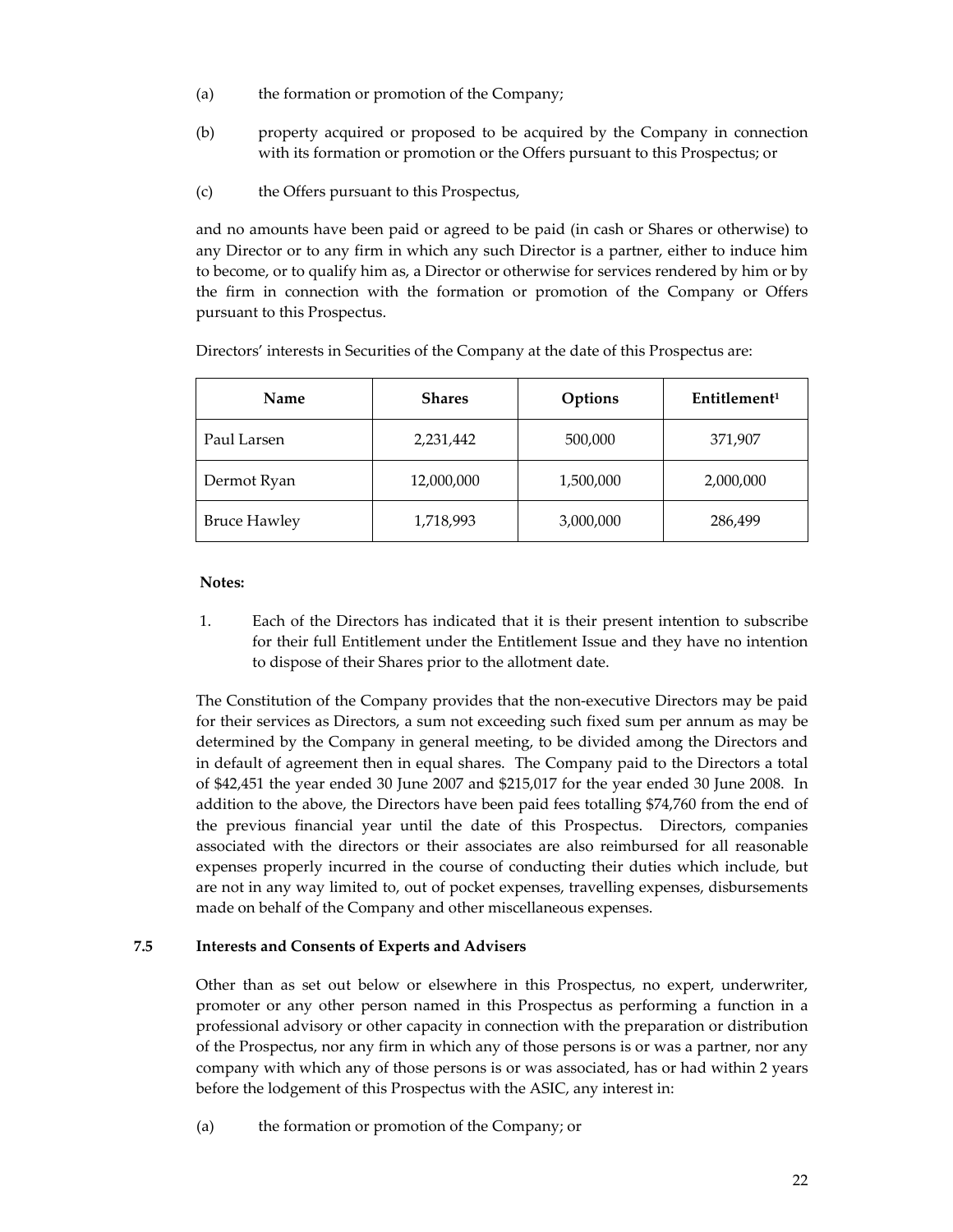- (b) property acquired or proposed to be acquired by the Company in connection with its formation or promotion or the Offers of Shares and Options pursuant to this Prospectus; or
- (c) the Offer of Shares and Options pursuant to this Prospectus,

and no amounts have been paid or agreed to be paid (in cash or Shares or otherwise) to any expert, underwriter, promoter or any other person named in this Prospectus as performing a function in a professional advisory or other capacity in connection with the preparation or distribution of this Prospectus, or to any firm in which any of those persons is or was a partner, or to any company with which any of those persons is or was associated, for services rendered by that person, or by the firm or the company, in connection with the formation or promotion of the Company or the Offers pursuant to this Prospectus.

Pursuant to Section 716 of the Corporations Act, Argonaut Capital Limited has given and has not withdrawn its consent to being named as Underwriter to the Entitlement Issue in the form and context in which it is named. Argonaut Capital Limited has not caused or authorised the issue of this Prospectus, does not make or purport to make any statement in this Prospectus and takes no responsibility for any part of this Prospectus.

Argonaut Capital Limited will be paid an underwriting fee of approximately \$95,000 and a management fee of \$30,000 in respect of this Entitlement Issue. Subject to the successful completion of the Entitlements Issue the Underwriter will have the right to apply for 1,000,000 Options at an issue price of 0.1 cents per Option (total cost of \$1,000). The Underwriter will also be entitled to a 5% commission on the value of any Shares issued under the Top‐up Offer, potentially as additional fee of \$37,500.

Pullinger Readhead Lucas will receive legal fees of approximately \$10,000 in respect of services provided in relation to the Entitlement Issue and due diligence enquiries. In the past two years the sum of \$2,500 has been paid to Pullinger Readhead Lucas for legal services.

# **7.6 Legal Proceedings**

There is no litigation, arbitration or proceedings pending against or involving the Company as at the date of this Prospectus.

#### **7.7 Estimated Expenses of Offers**

The estimated expenses of the Offers will be up to \$187,800 comprising ASX and ASIC fees, Underwriting Fees and expenses, legal fees and printing. This includes provision for the 5% commission applicable to the Top‐up Offer.

#### **7.8 Market Price of Shares**

The Company is a disclosing entity for the purposes of the Corporations Act and its Shares are enhanced disclosure securities quoted on ASX.

The highest and lowest market sale prices of the Company's Shares on ASX during the three months immediately preceding the date of lodgement of this Prospectus with the ASIC and the respective dates of those sales were: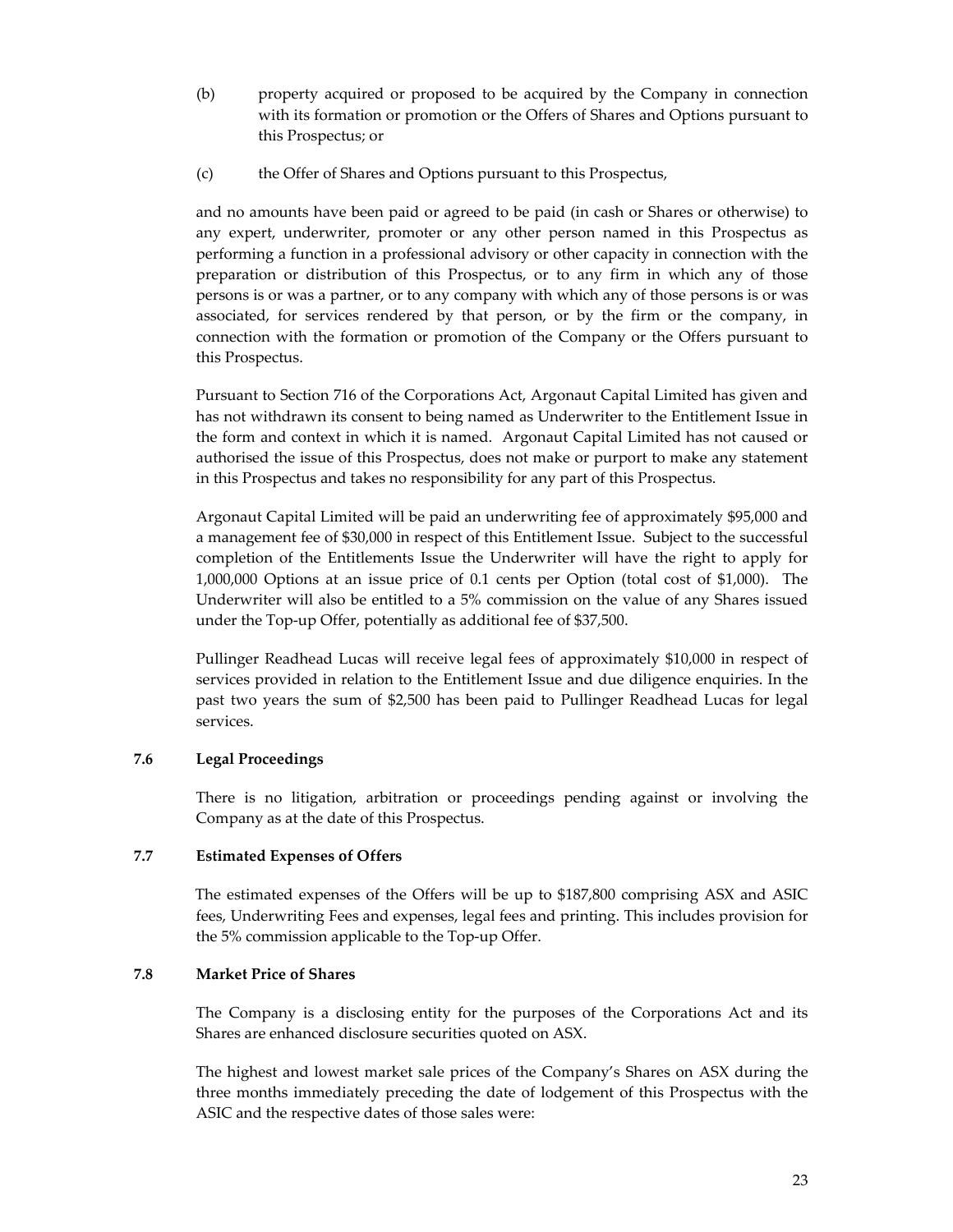| Highest: | \$0.23 on 16 June 2009 |
|----------|------------------------|
|----------|------------------------|

Lowest: \$0.071 on 7 March 2009

The latest available closing sale price of the Company's Shares on ASX prior to the lodgement of this Prospectus with the ASIC was \$0.205 on 16 June 2009.

### **7.9 Electronic Prospectus**

Pursuant to Class Order 00/044, the ASIC has exempted compliance with certain provisions of the Corporations Act to allow distribution of an electronic prospectus and electronic application form on the basis of a paper prospectus lodged with the ASIC, and the publication of notices referring to an electronic prospectus or electronic application form, subject to compliance with certain conditions.

If you have received this Prospectus as an electronic Prospectus, and only if you are a Priority Sub‐Underwriter applying for Top‐up Shares and Top‐up Options, please ensure that you have received the entire Prospectus accompanied by the Top‐up Application form. If you have not, please phone the Company and the Company will send you, for free, either a hard copy or a further electronic copy of the Prospectus, or both.

The Company reserves the right not to accept an Top-up Application form from a person responding to the Top-up Offer if it has reason to believe that when that person was given access to the electronic application form, it was not provided together with the electronic Prospectus and any relevant supplementary or replacement prospectus or any of those documents were incomplete or altered.

## **7.10 Taxation Implications**

The Directors do not consider that it is appropriate to give Applicants advice regarding the taxation consequences of applying for Securities under this Prospectus, as it is not possible to provide a comprehensive summary of the possible taxation consequences. The Company, its advisers and officers, do not accept any responsibility or liability for any taxation consequences to Applicants. Potential Applicants should, therefore, consult their own professional tax adviser in connection with the taxation implications of the Securities offered pursuant to this Prospectus.

#### **7.11 Clearing House Electronic Sub‐Register System (CHESS) and Issuer Sponsorship**

The Company will not be issuing share or option certificates. The Company will apply to ASX to participate in CHESS, for those investors who have, or wish to have, a sponsoring stockbroker. Investors who do not wish to participate through CHESS will be issuer sponsored by the Company. Because the sub-registers are electronic, ownership of securities can be transferred without having to rely upon paper documentation.

Electronic registers mean that the Company will not be issuing certificates to investors. Instead, investors will be provided with a statement (similar to a bank account statement) that sets out the number of Shares and Options allotted to them under this Prospectus. The notice will also advise holders of their Holder Identification Number or Security Holder Reference Number and explain, for future reference, the sale and purchase procedures under CHESS and issuer sponsorship.

Further monthly statements will be provided to holders if there have been any changes in their security holding in the Company during the preceding month.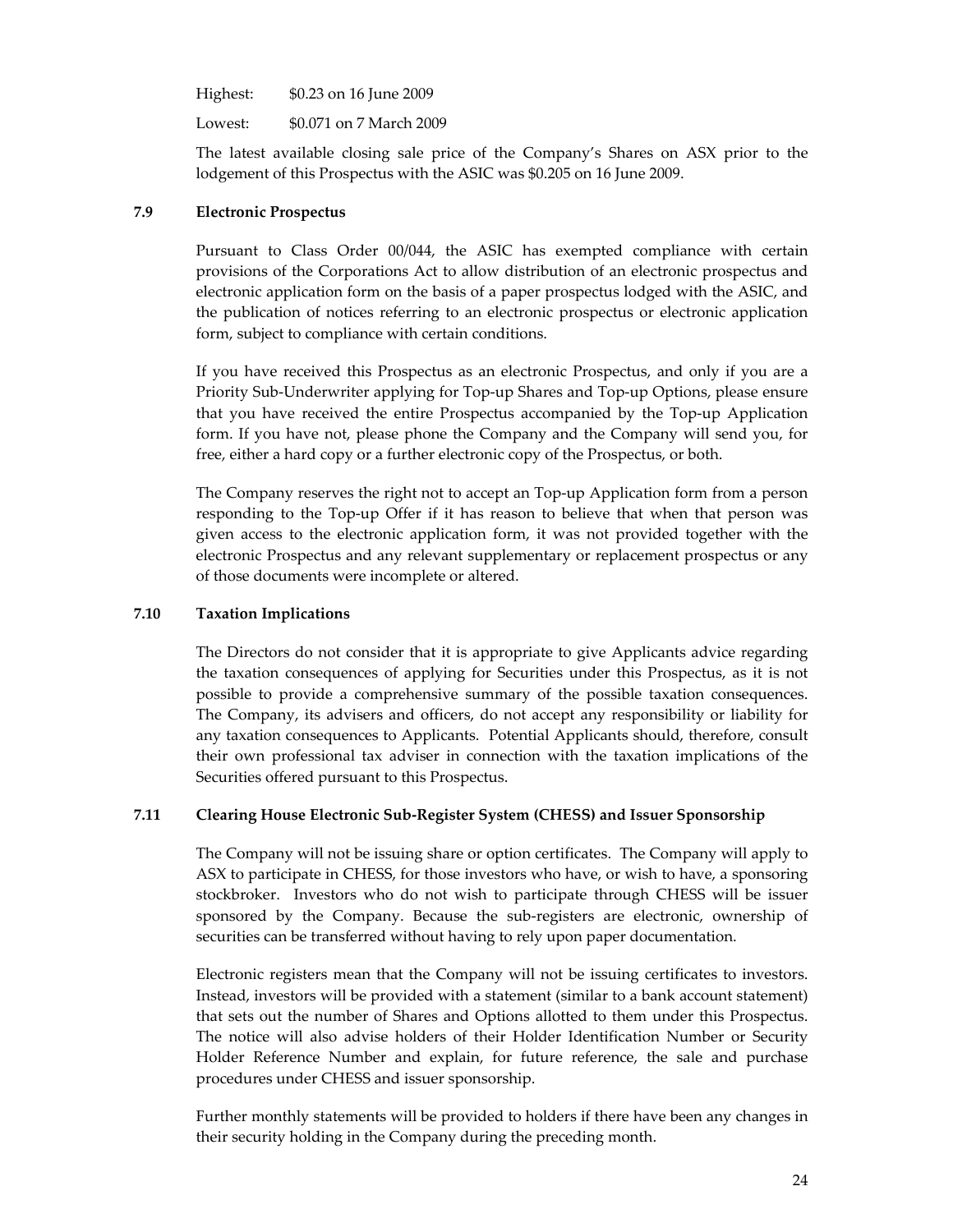## **7.12 Privacy Act**

If you complete an application for Securities, you will be providing personal information to the Company (directly or by the Company's share registry). The Company collects, holds and will use that information to assess your application, service your needs as a Shareholder, facilitate distribution payments and corporate communications to you as a Shareholder and carry out administration.

The information may also be used from time to time and disclosed to persons inspecting the register, bidders for your securities in the context of takeovers, regulatory bodies, including the Australian Taxation Office, authorised securities brokers, print service providers, mail houses and the Company's share registry.

You can access, correct and update the personal information that we hold about you. Please contact the Company or its share registry if you wish to do so at the relevant contact numbers set out in this Prospectus.

Collection, maintenance and disclosure of certain personal information is governed by legislation including the *Privacy Act 1988* (Cth) (as amended), the Corporations Act and certain rules such as the ASTC Settlement Rules. You should note that if you do not provide the information required on the application for Securities, the Company may not be able to accept or process your application.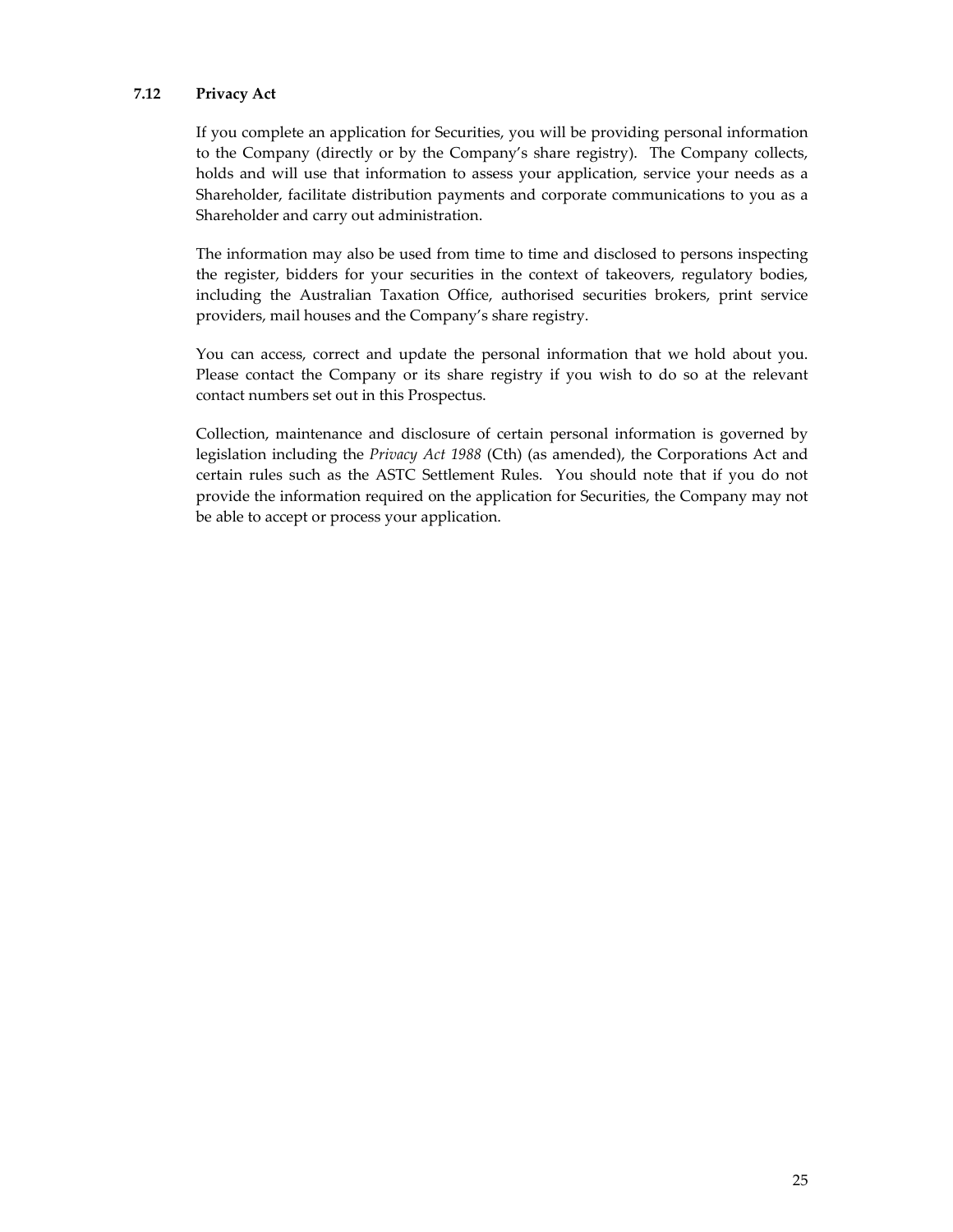# **8. AUTHORITY OF DIRECTORS**

#### **8.1 Directors' Consent**

Each of the Directors of Enterprise Metals Limited has consented to the lodgement of this Prospectus with the ASIC in accordance with Section 720 of the Corporations Act.

Dated the 16th day of June 2009

911 Ryon

**Signed for and on behalf of Enterprise Metals Limited Mr Dermot Ryan Managing Director**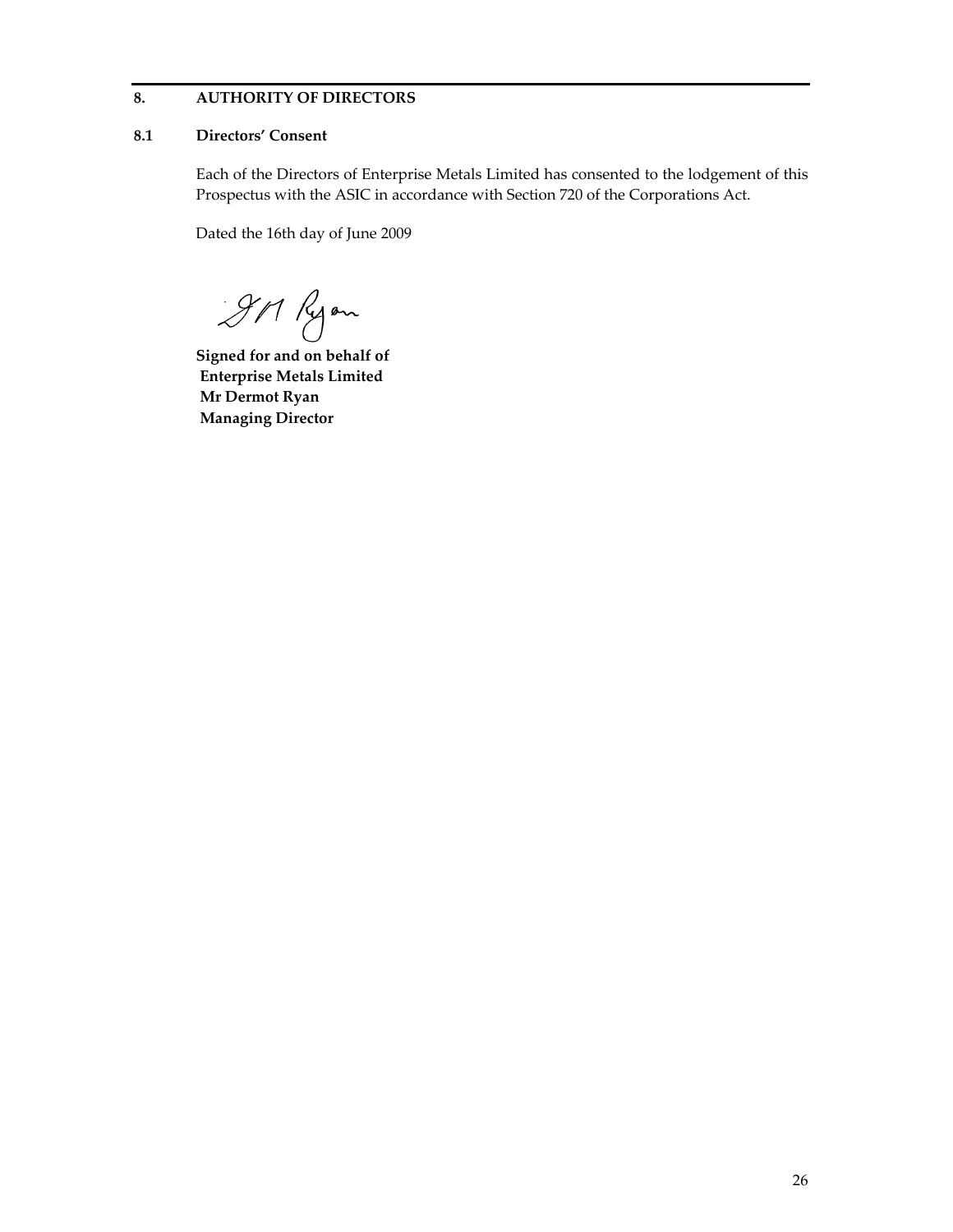## **9. DEFINITIONS**

**AFSL** means Australian Financial Services Licence.

**Applicant** means a Shareholder, Underwriter, Priority Sub‐Underwriter or other party instructed by the Underwriter or Priority Sub‐Underwriter who applies for Securities pursuant to the Prospectus.

**ASIC** means the Australian Securities and Investments Commission.

**ASTC Settlement Rules** means the settlement rules of the securities clearing house which operates CHESS.

**ASX** means the ASX Limited (ACN 008 624 691).

**Board** means the board of Directors.

**Business Day** means a day on which trading takes place on the stock market of ASX.

**Closing Date** means the closing date of the Entitlement Issue (unless extended) set out in the timetable in Section 1.

**Company** means Enterprise Metals Limited (ACN 123 567 073).

**Constitution** means the Company's Constitution as at the date of this Prospectus.

**Corporations Act** means the *Corporations Act 2001*(Cth).

**Directors** means the directors of the Company at the date of this Prospectus.

**Dollar** or "**\$**" means Australian dollars.

**Entitlement** means the entitlement of a Shareholder who is eligible to participate in the Entitlement Issue.

**Entitlement Issue** means the offer of one New Share for every six Shares held by Shareholders at an issue price of 15 cents per New Share to raise approximately \$1,900,000. For every New Share subscribed, one New Option will be granted for no further consideration.

**Entitlement and Acceptance Form** means the entitlement and acceptance form either attached to or accompanying this Prospectus, relating to the Entitlement Issue.

**Issue** means the issue of Securities offered by this Prospectus.

**Listing Rules** or **ASX Listing Rules** means the Listing Rules of the ASX.

**Offers** means the Entitlement Issue and the Top‐up Offer.

**Official List** means the official list of ASX.

**Options** means an option to subscribe for a fully paid ordinary share in the Company.

**New Options** means an option issued pursuant to the Entitlement Issue on the terms in Section 5.